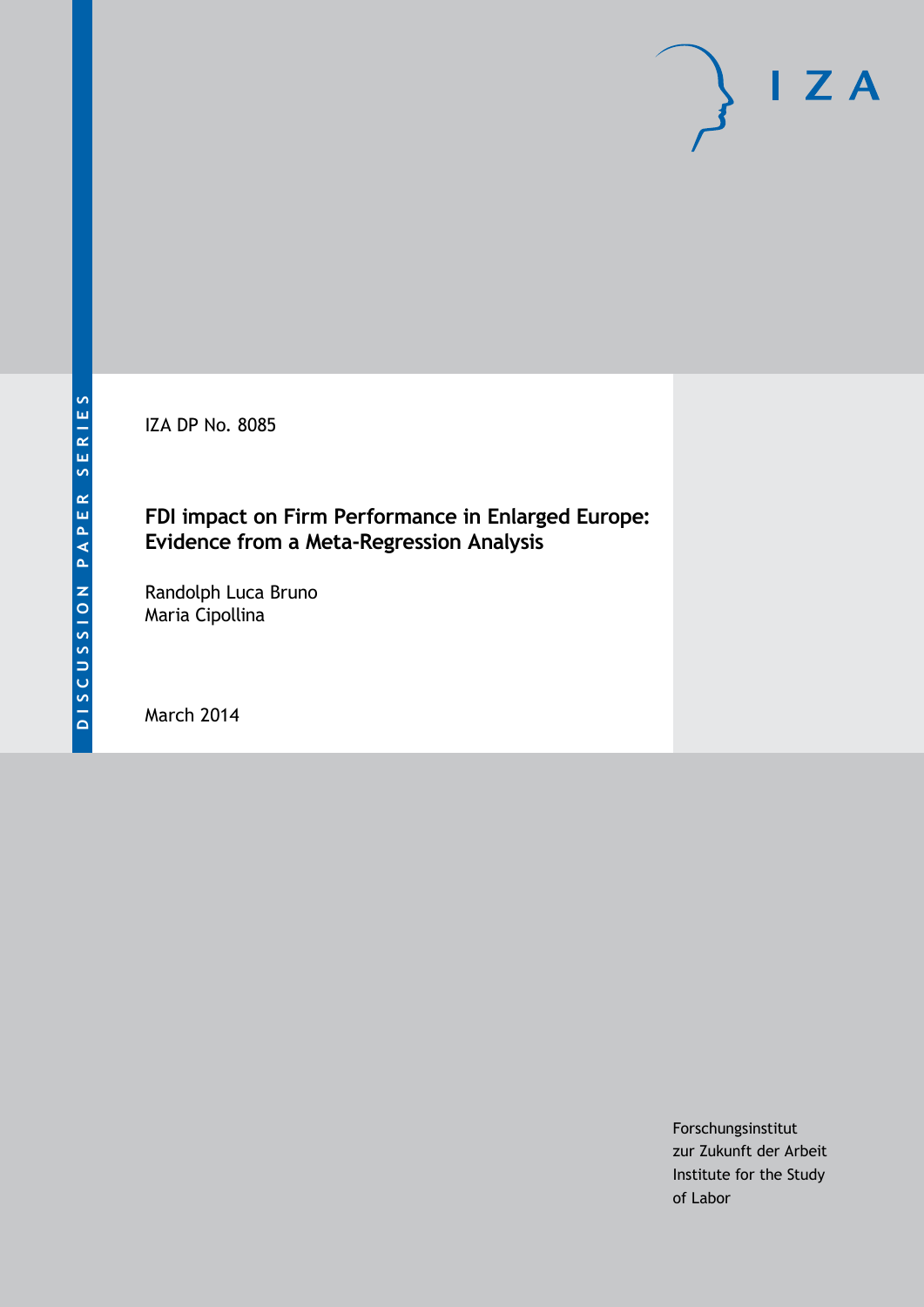# **FDI Impact on Firm Performance in Enlarged Europe: Evidence from a Meta-Regression Analysis**

# **Randolph Luca Bruno**

*University College London and IZA*

### **Maria Cipollina**

*University of Molise*

Discussion Paper No. 8085 March 2014

IZA

P.O. Box 7240 53072 Bonn Germany

Phone: +49-228-3894-0 Fax: +49-228-3894-180 E-mail: [iza@iza.org](mailto:iza@iza.org)

Any opinions expressed here are those of the author(s) and not those of IZA. Research published in this series may include views on policy, but the institute itself takes no institutional policy positions. The IZA research network is committed to the IZA Guiding Principles of Research Integrity.

The Institute for the Study of Labor (IZA) in Bonn is a local and virtual international research center and a place of communication between science, politics and business. IZA is an independent nonprofit organization supported by Deutsche Post Foundation. The center is associated with the University of Bonn and offers a stimulating research environment through its international network, workshops and conferences, data service, project support, research visits and doctoral program. IZA engages in (i) original and internationally competitive research in all fields of labor economics, (ii) development of policy concepts, and (iii) dissemination of research results and concepts to the interested public.

<span id="page-1-0"></span>IZA Discussion Papers often represent preliminary work and are circulated to encourage discussion. Citation of such a paper should account for its provisional character. A revised version may be available directly from the author.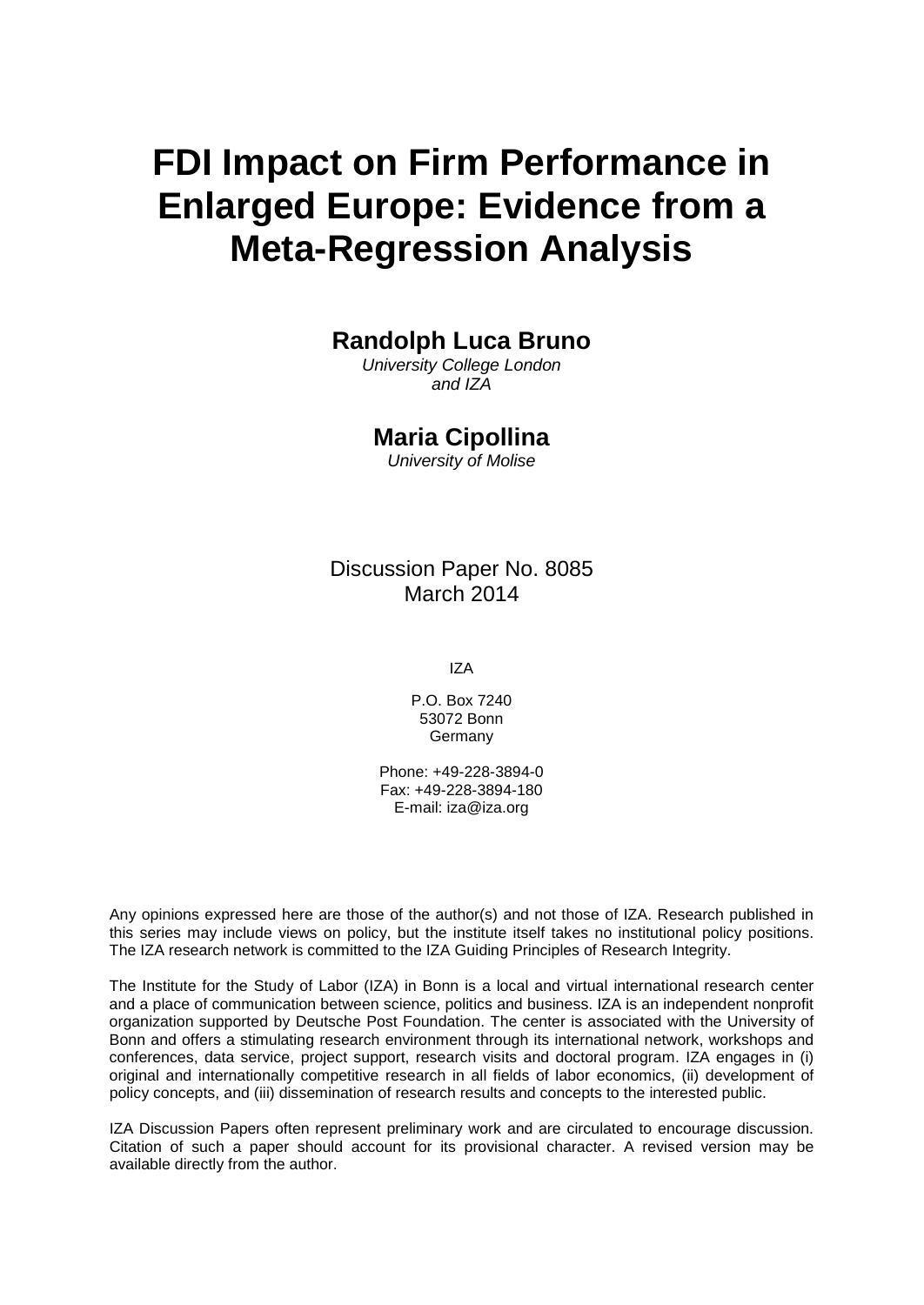IZA Discussion Paper No. 8085 March 2014

# **ABSTRACT**

# **FDI Impact on Firm Performance in Enlarged Europe: Evidence from a Meta-Regression Analysis[\\*](#page-1-0)**

This paper combines, explains and summarizes recent findings from the empirical literature focusing on the FDI's effect on firms' performances by collecting all the relevant firm level quantitative studies to run a *regression of regressions* focused on Enlarged Europe. The results show that there exists a positive indirect impact of FDI on productivity and ultimately on economic growth in EU, but it is limited in magnitude. Moreover, the effect of FDI on growth is stronger for New EU Members after 2001.

JEL Classification: C81, F23, O52

Keywords: firm performance, Enlarged Europe, meta-regression analysis

Corresponding author:

Randolph Luca Bruno SSEES, University College London 16 Taviton Street WC1H 0BW, London United Kingdom E-mail: [randolph.bruno@ucl.ac.uk](mailto:randolph.bruno@ucl.ac.uk)

We would like to thank Chris Doucouliagos, Nigel Driffield and Tom Stanley for very useful comments on previous drafts. The usual disclaimer applies.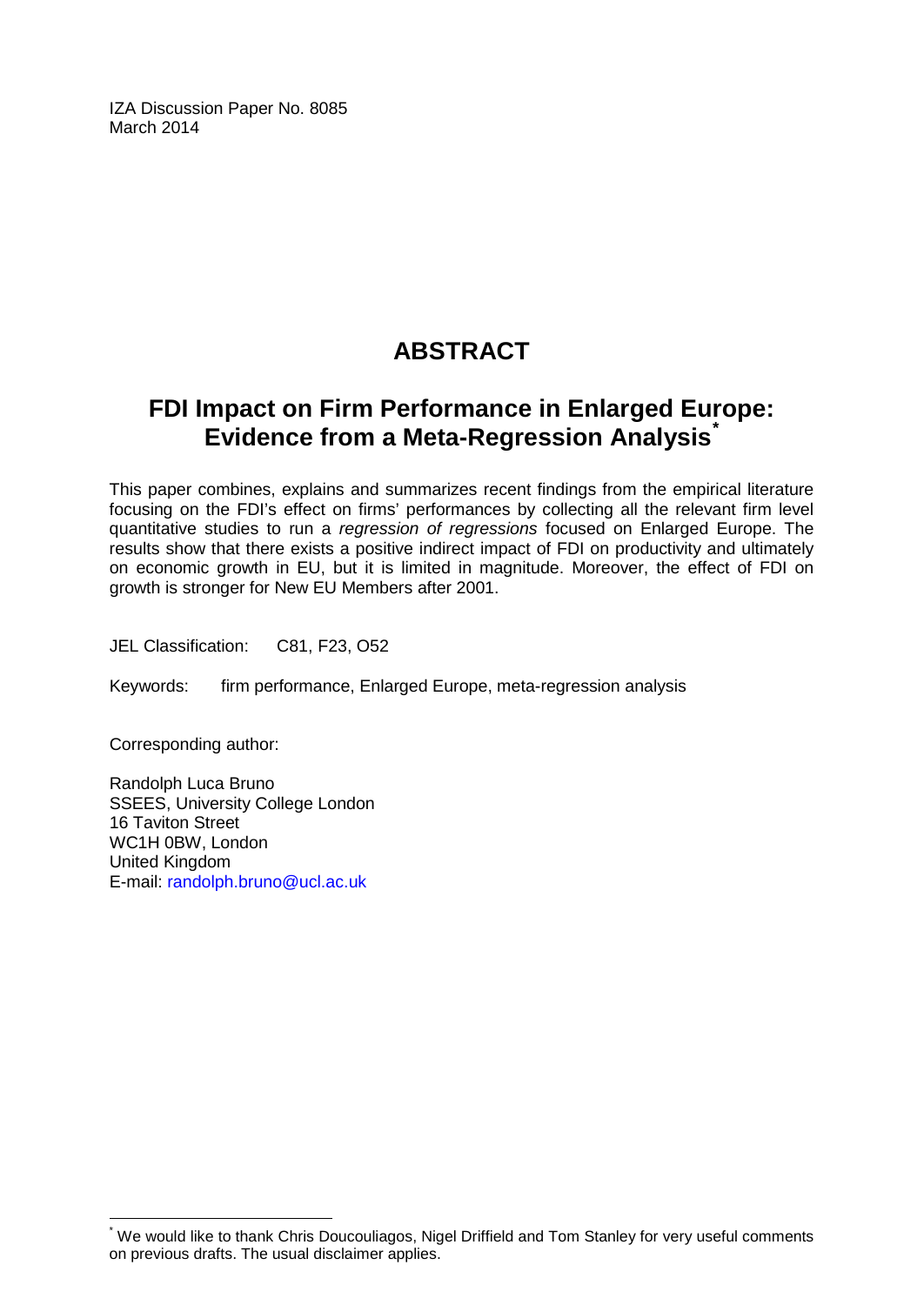#### **1. Introduction**

Historically, foreign direct investment (FDI henceforth) concentrated in advanced economies, which can act both as senders and recipients of FDI. The participation of developing countries in worldwide FDI has risen substantially since the early 1990s and has become more pronounced after the 2007 financial crisis. UNCTAD figures show that developing countries now attract more than half of global FDI inflows (UNCTAD, 2010, 2012 and 2013). For example in 2011 FDI inflows increased in all major economic groups, developed, developing and transition economies. Developing countries covered 45 per cent of global FDI inflows in 2011, of which East and South-East Asia accounted for almost half. On the one hand inflows to Transition Economies of South-East Europe, the Commonwealth of Independent States (CIS) and Georgia accounted for six per cent, (UNCTAD, 2012), but all in all the overall increase in FDI was driven by East, South-East Asia and Latin America. In 2011 FDI outflows to developed countries also grew strongly by reaching \$748 billion, up 21 per cent from 2010. FDI flows to Europe increased by 19 per cent, mainly owing to large crossborder mergers and acquisitions by foreign multinational corporations (MNCs).

There is a vast literature on the relationship between FDI and economic performance and a quite substantial number of empirical studies on European countries, both for the Old and New Member States (Meyer and Sinani, 2009; Havrenek and Irsova 20[1](#page-29-0)0, 2011). Some theoretical models on FDI effects<sup>1</sup> predict the existence of a favourable impact, direct or indirect, on the host country: in the former case MNCs bring new capital to the economy and therefore enhance the increase of inputs in the production function; in the latter FDI might produce positive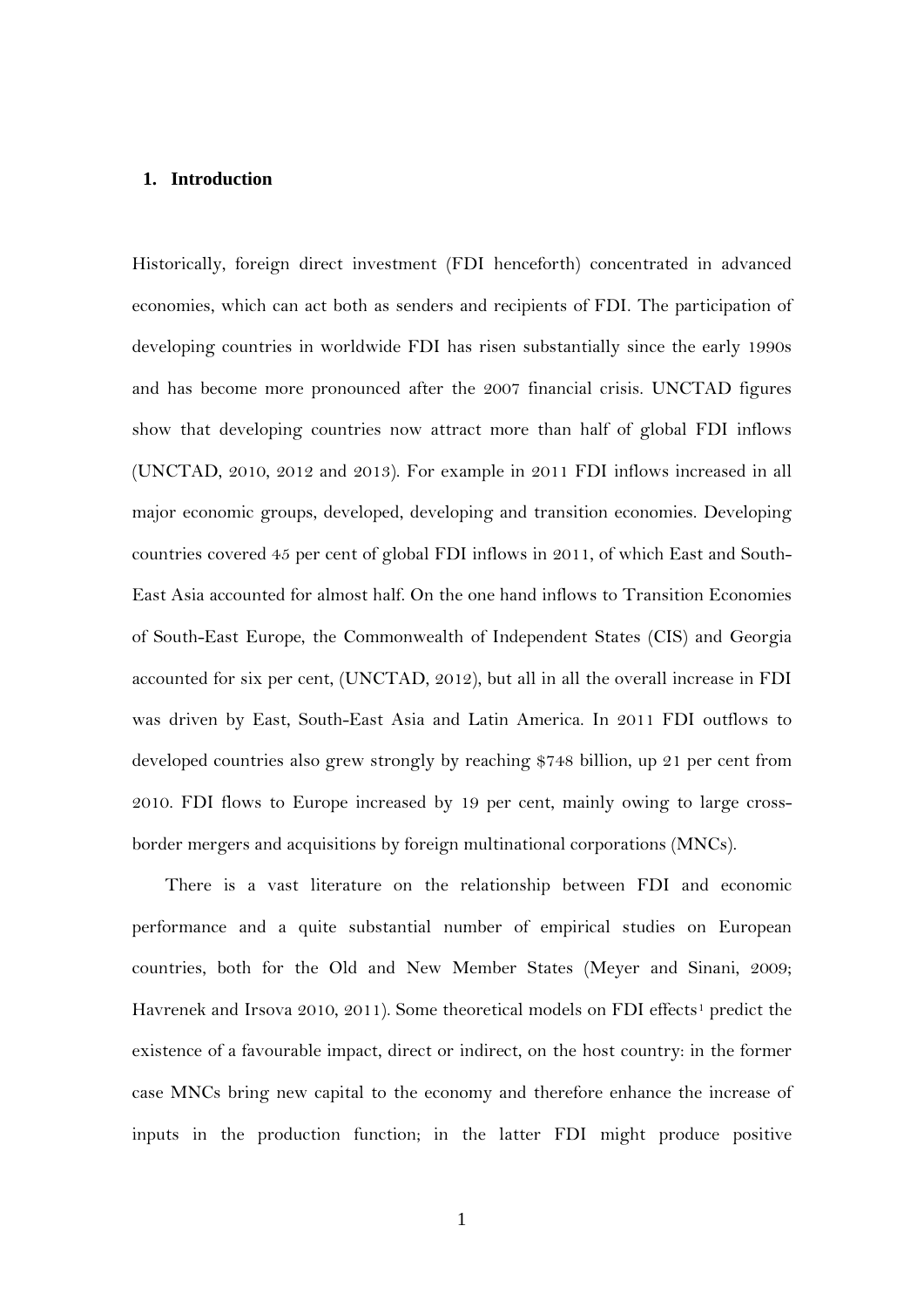externalities towards domestic firms, by enhancing firms' productivity and ultimately countrywide economic growth.

This paper will focus on the indirect impact, by recognising the importance of the wider effect of FDI on domestic companies' performance. In fact, in recent years policy makers in many countries have decided to liberalize their policies in order to attract investments from foreign MNCs and therefore to stimulate growth on a wider scale, i.e. for foreign as well as domestic owned companies. As a consequence of this renewed interest towards FDI by scholars, policy makers, practitioners as well as businessmen, there seems to have been a strong effort by governments to lower entry barriers and to offer incentives schemes (tax breaks, subsidies, co-investments, etc.) in order to attract FDI. In other words, governments increasingly recognize the importance of cultivating FDI because they have witnessed how knowledge brought by foreign investors could *spill-over* to indigenous firms, upgrade the technological capabilities, bolster skills in the local workforce, and consequently increase the overall competitiveness of their economies (World Bank Group, 2010). As a result, new regulatory and industry-targeted measures have been introduced (UNCTAD, 2012).

Despite the theoretical rationale for these positive FDI spillovers<sup>[2](#page-29-1)</sup> on host country productivity and economic growth, empirical analyses have provided inconclusive or at least inconsistent evidence on the growth/productivity enhancing effect of FDI. In other words different studies show different relationships (positive, negative or not significant). This is evidence that the impact is ambiguous. The lack of robust empirical evidence is probably due to the relevant differences among studies in datasets, sample sizes, models specification, etc.

This paper provides a survey for evaluating and combining the empirical results from a group of studies on the Enlarged Europe and tries to measure the strength of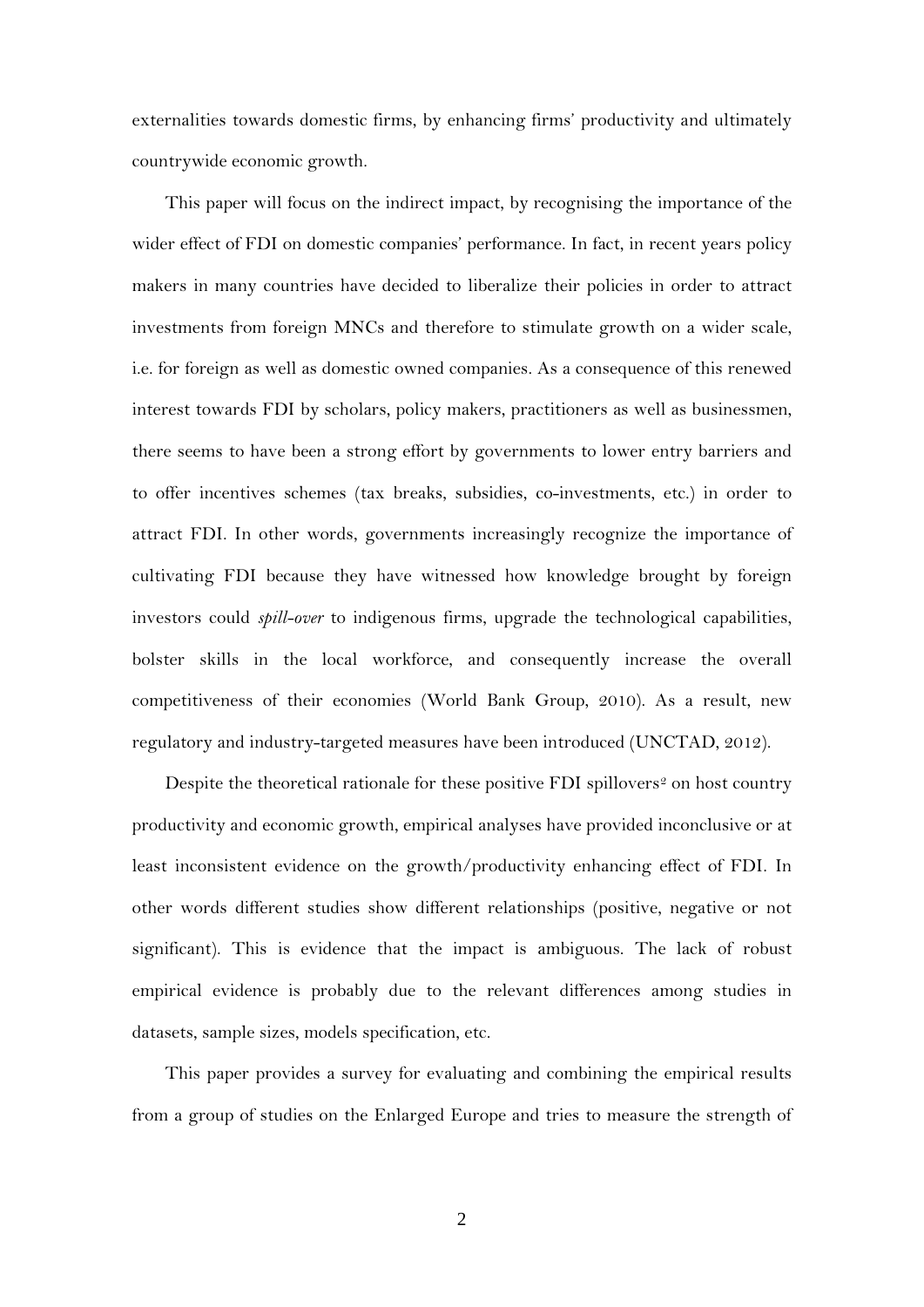the FDI-performance relationship. There is a vast literature on the economic impacts of FDI in EU at the firm, industry and country level.

Given the considerable amount of empirical studies dealing with this subject matter, we will limit our review as follows. On the one hand, we focus on the *indirect* impact of FDI on host countries and therefore we do not consider all other possible *direct* impacts on the host country's productivity and growth, i.e. the direct accumulation of more capital in the receiving companies. On the other hand, we take into account studies based on firm-level data only: while rapid growth and high ratios of inward FDI to GDP tend to be witnessed together, causality mechanisms are not easily discernible through aggregate analysis because FDI is often associated with other growth-promoting factors, for example the ratio of investment to GDP and the degree of openness of the economy, among others determinants.[3](#page-29-2) Finally we focus on EU, given the recent surge in FDI, and the political and economic resources devoted by EU governments to remove the still large -explicit and implicit- restrictions to foreign investment (World Bank Group, 2010). We believe that our research sheds some lights on the economic impact of FDI in Europe, which remains one of the main receipts of FDI in the advanced economy world.

Using a meta-regression analysis (MRA) approach this paper provides estimates drawn from random effects models (Borenstein et al., 2009 and 2010)<sup>[4](#page-29-3)</sup> of the FDI's effect on growth in the EU. The MRA methodology reviews the literature and tries to explain why there is variation in the empirical results reported in the economic studies investigating the same phenomenon. *Regression analysis of the existing regression analyses* represents a methodology for quantitatively combining all these estimates (commonly referred to as the "effect size"), investigating the sensitivity to variations in the underlying assumptions, identifying and filtering out possible biases, and explaining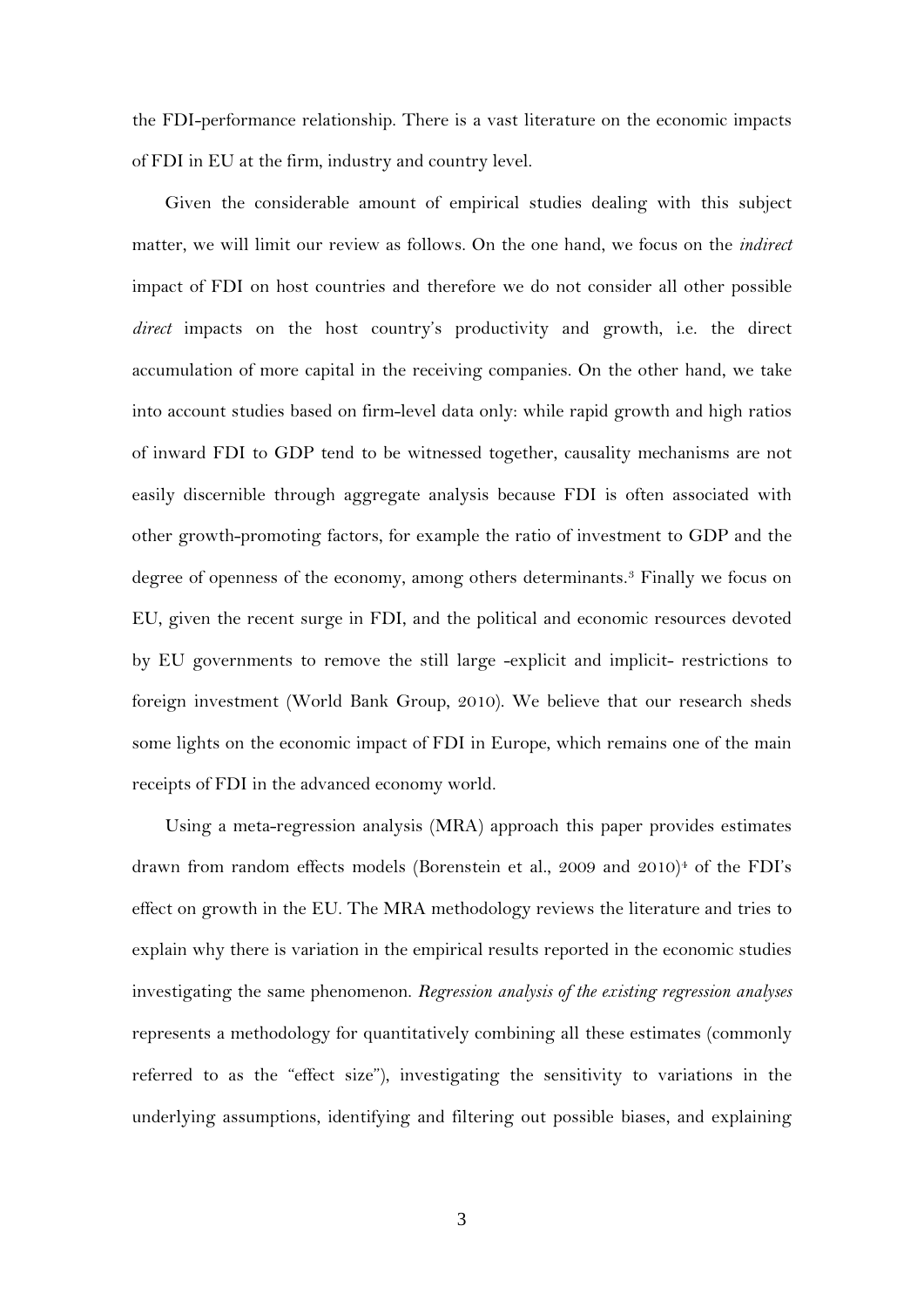the diversity in the studies' results in terms of heterogeneity of their features (Rose and Stanley, 2005).

The rest of the paper is organized as follows. Section two briefly reviews the empirical literature on FDI's effect. Section three presents key methodological points regarding the MRA approach. Section four introduces the meta-analysis approach and gives some motivations for the so-called "publication bias" analysis. Section five discusses the econometric results. Section six draws some conclusions and policy implications.

#### **2. Literature Review: effects of FDI on productivity and performance**

FDI can provide direct financing for the acquisition of new plants and equipment, and be an important catalyst of economic restructuring. It can also directly transfer technology to foreign affiliates, as well as indirectly diffuse or "spill over" into local economies. In other words the impact can be direct (on the foreign subsidiary) or indirect (on fully domestic firms). In the latter case, the indirect effect can be horizontal (intra-industry effect) or vertical (inter-industry). Finally, the vertical effect can be divided into forward linkages (downstream domestic customers) and backward linkages (upstream domestic suppliers).

Although FDI is potentially capable of producing all the aforementioned effects it does not follow that it necessarily does, i.e. having the potential will not guarantee the realisation of these externalities (indirect effect). The direct or indirect impacts FDI produces on the host economy might be conditional upon: firstly, the nature of FDI and the reasons why MNCs make such an investment (e.g. market seeking, resource seeking, efficiency seeking, or strategic assets seeking FDI); secondly, the nature and capacity of the host country (absorptive capacity); thirdly, the mode of entry, for example greenfield, takeover or merger and acquisition; finally, the size of entry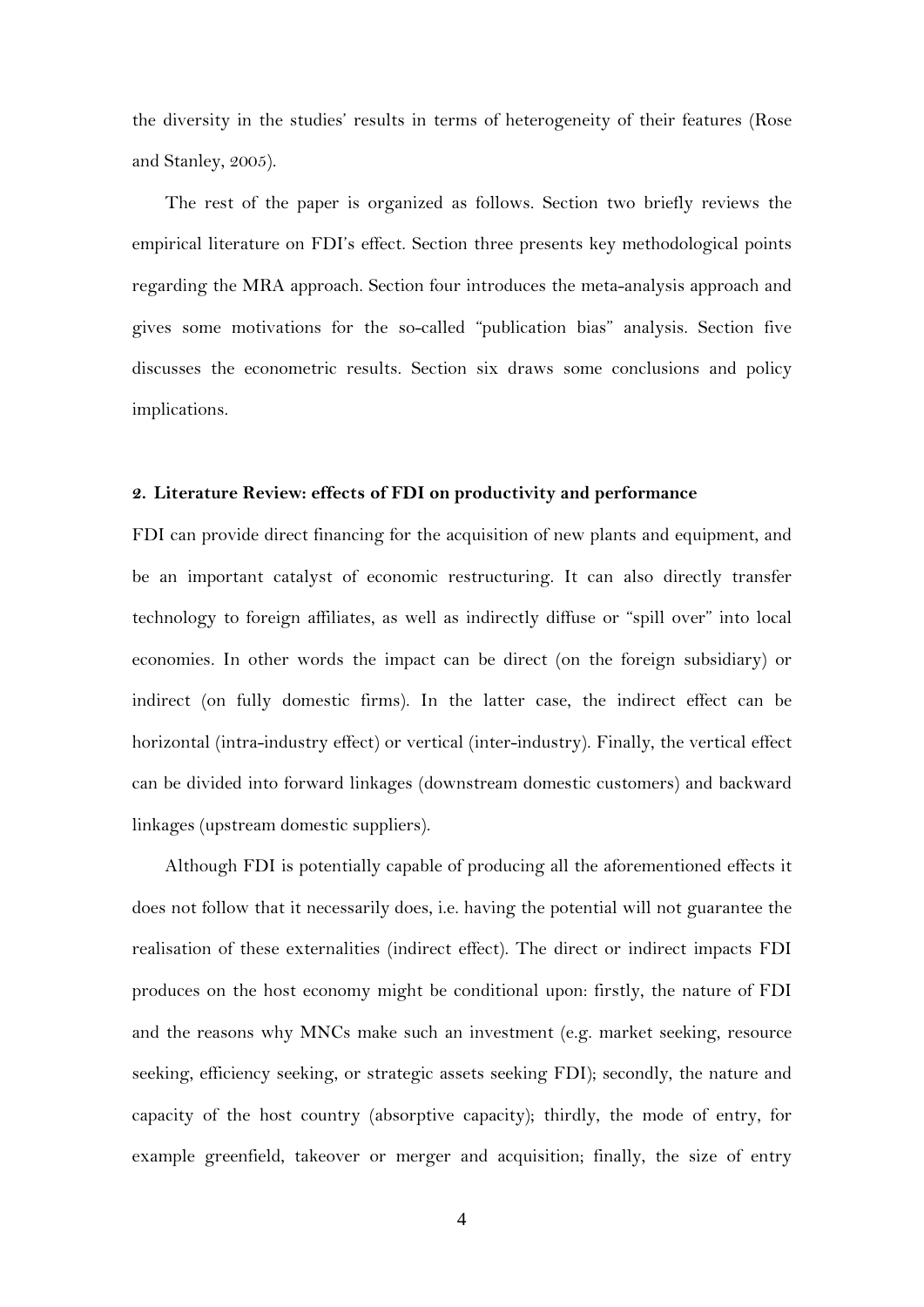majority/minority shares in domestic firms (Magai, 2012; Bruno, R. and L. M. Falk 2012).

As far as the FDI *direct* effect is concerned (i.e. when FDI brings capital to the host country) there is sufficient empirical evidence on the positive effect on host countries' firms (Blömstrom and Kokko, 1998; Eichengreen and Kohl, 1998; Holland et al., 2000; Navaretti and Venables, 2004), on the one hand.

On the other hand, the investigation on the existence of an *indirect* impact (spillovers or externalities) on host countries' firms has been characterized by less conclusive findings, also due to the fact that the results depend on the level of development of a hosting country, whose employment/working conditions, environmental standards, and technology transfer potential towards domestic firms are idiosyncratic. In fact, the *indirect* effect of FDI on host countries has been largely studied from the perspective of economic growth and development (e.g. in low income countries, Bruno and Campos, 2013), employment/working conditions (labour mobility), the business environment, and technology transfer from foreign to domestic firms. It is widely documented that FDI inflows has the potential to upgrade the technological capabilities, skills, and competitiveness of established domestic firms in the host countries when it generates positive externalities.

The channels through which FDI may spillover from foreign affiliates to other firms in an economy have been analysed in detail in a number of papers (Markusen and Venables, 1999; Kokko, 1992; Javorcik, 2004; Blömstrom and Kokko, 1998). The main channels identified by the literature are imitation/demonstration, movement of workers and competition. Let analyse them in order:

a) Through "imitation" (or eventually through collaboration), domestic firms can learn how to export and reach foreign markets. In other words, their proximity to foreign firms facilitates their learning process;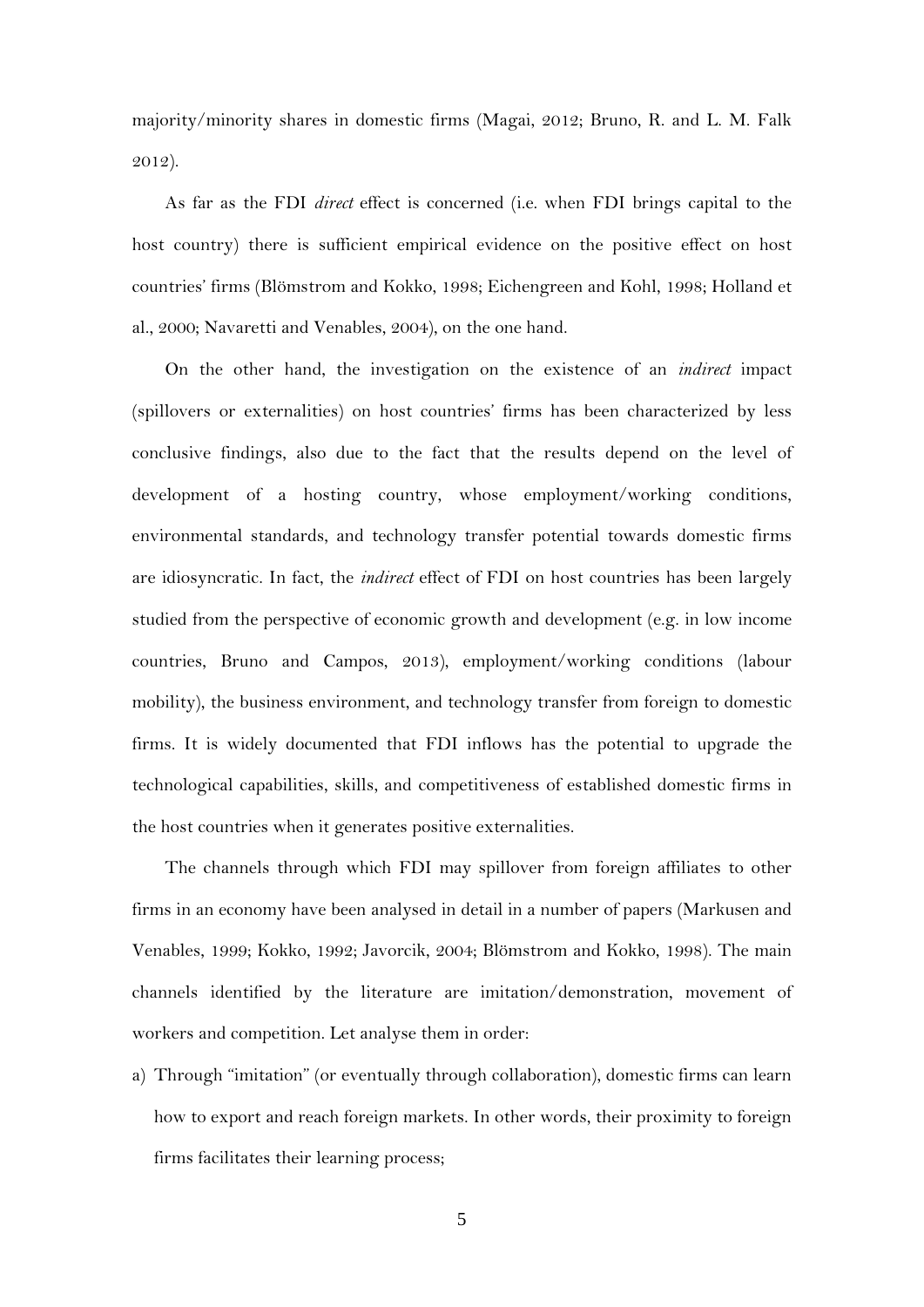- b) Movement of labour between companies entails "movement of skills". MNCs have to train the employees in the host country to transfer practices or technology to affiliates (inter-firms mobility and intra-firms training). In fact, a number of empirical studies suggest that the movement of workers within and between firms is indeed one of the most important mechanisms for technology and knowledge spill-overs (Barry et al., 2004 for Ireland; Pesola, 2011 for Finland; and Martins, 2011 for Portugal);
- c) Another channel is the "competition effect". It is argued that the entrance of a MNC (owning better technology and managerial practices) will force the host country's firms in similar sectors to use existing technology and resources more efficiently and/or upgrade to more efficient technologies. If they fail, the externality will be negative, i.e. they will not cope with the MNC competition. Indeed, not all of the associated effects are positive: competitive pressure can force domestic firms to exit the industry due to crowding-out or business-stealing effects (Dunning, 1994).

The closer the economy is to the world technology frontier, the more important innovation is with regard to imitation. Keller and Yeaple (2008) show that the complexity of technology makes knowledge costly to transfer, and the problem is exacerbated if the affiliate does not have the absorptive capacity to adapt the new technical knowledge.

In the context of the EU-27, these concepts can be considered particularly relevant for New Member States, which implemented very serious and rapid economic reforms in order to catch up with their neighbouring Old Members.

While FDI flows may go hand-in-hand with economic success, they do not tend to exert an *independent* effect on growth (Choe, 2003; Carkovic and Levine, 2005; Alfaro et al.,  $2009$ <sup>[5](#page-29-4)</sup>. For example, the macro-/industry-level literature focuses on human capital (Borensztein et al., 1998), on financial markets (Alfaro et al., 2004), on the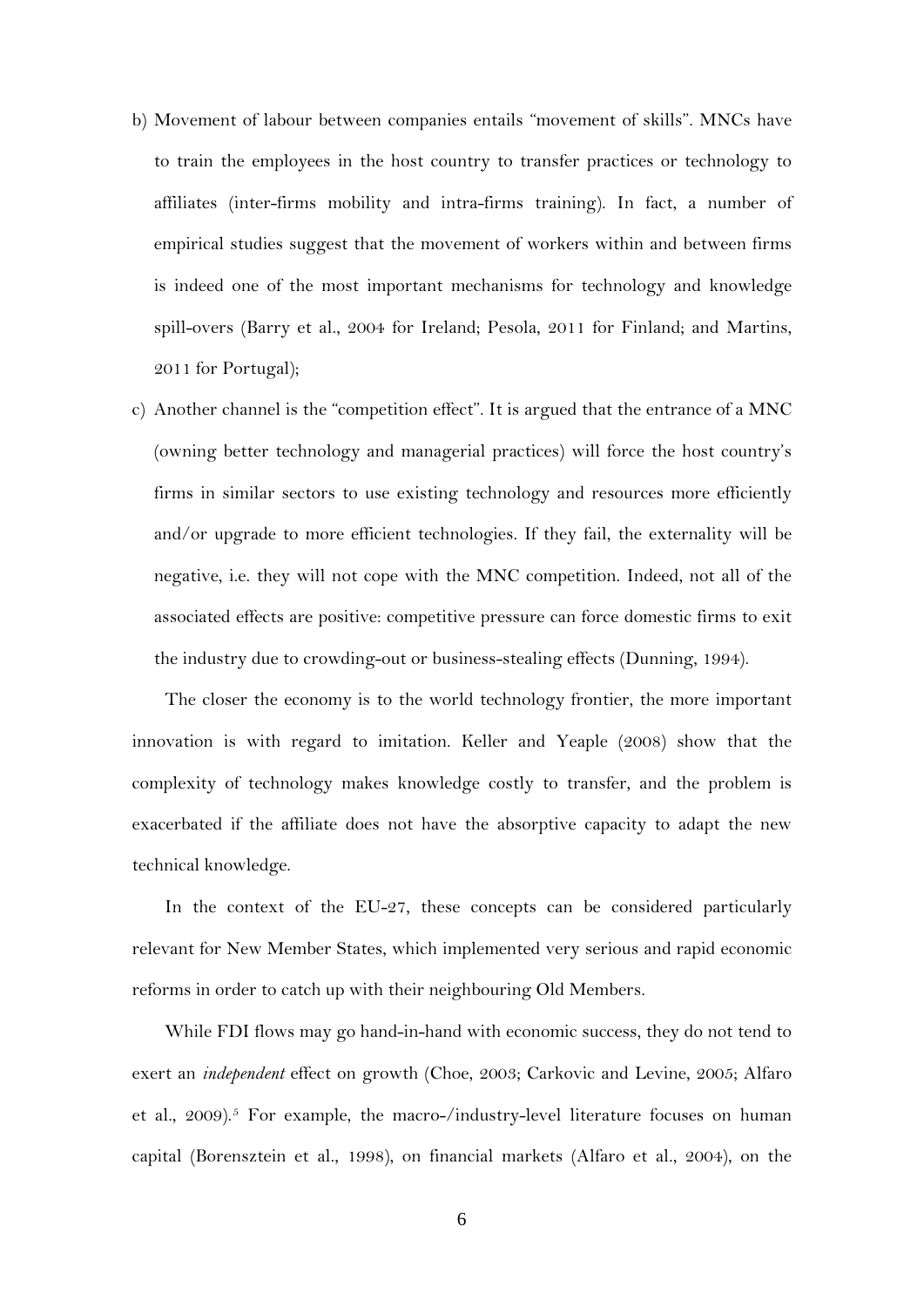heterogeneity/variety of intermediate goods, on the impact the communication distance between headquarters and production plants and more in general on the *absorption capacity* (Rodriguez-Clare, 1996). Using a meta-regression analysis, Meyer and Sinani (2009) study the simultaneous effect produced by level of development, institutional frameworks and human capital in the context of countries hosting FDI. Recent studies have explored more specific externality transmission channels: level and rate effect of spill-overs (Liu, 2008), meditating factors and FDI heterogeneity (Smeets, 2008), and multiple simultaneous channels (Javorcik, 2004). Furthermore, recent systematic meta-regression analyses of the updated evidence (Havrenek and Irsova, 2010, 2011; Bruno and Campos, 2013, Bruno and Falk, 2012) further dissect the differential impact of horizontal, backward, and forward spill-overs. Meta-analyses suggest that spill-overs are mainly created through backward linkages to affiliates' suppliers and not forward linkages to their customers. These backward linkages to suppliers suggest that global production networks play an important role in facilitating knowledge transfer.

#### **3. Empirical Strategy**

With reference to the distinction between the direct and indirect effect of FDI, we consider only papers focusing on the estimation of the *indirect impact*. The heterogeneity of approaches and specifications of academic papers studying the host country effects of FDI at the firm level is impressive, but it is also possible to consider the "representative" FDI spill-over regression as follows (*z*, *j*, and *t* subscripts stand for firm sector and time, respectively):

$$
\ln\left(producity_{zjt}\right) = \beta_{jt}^h \text{horizontal }_{jt} + \beta_{jt}^b \text{backward }_{jt} + \beta_{jt}^f \text{forward }_{jt} + \beta_{zjt}^X X_{jt} + \varepsilon_{zjt} \tag{1},
$$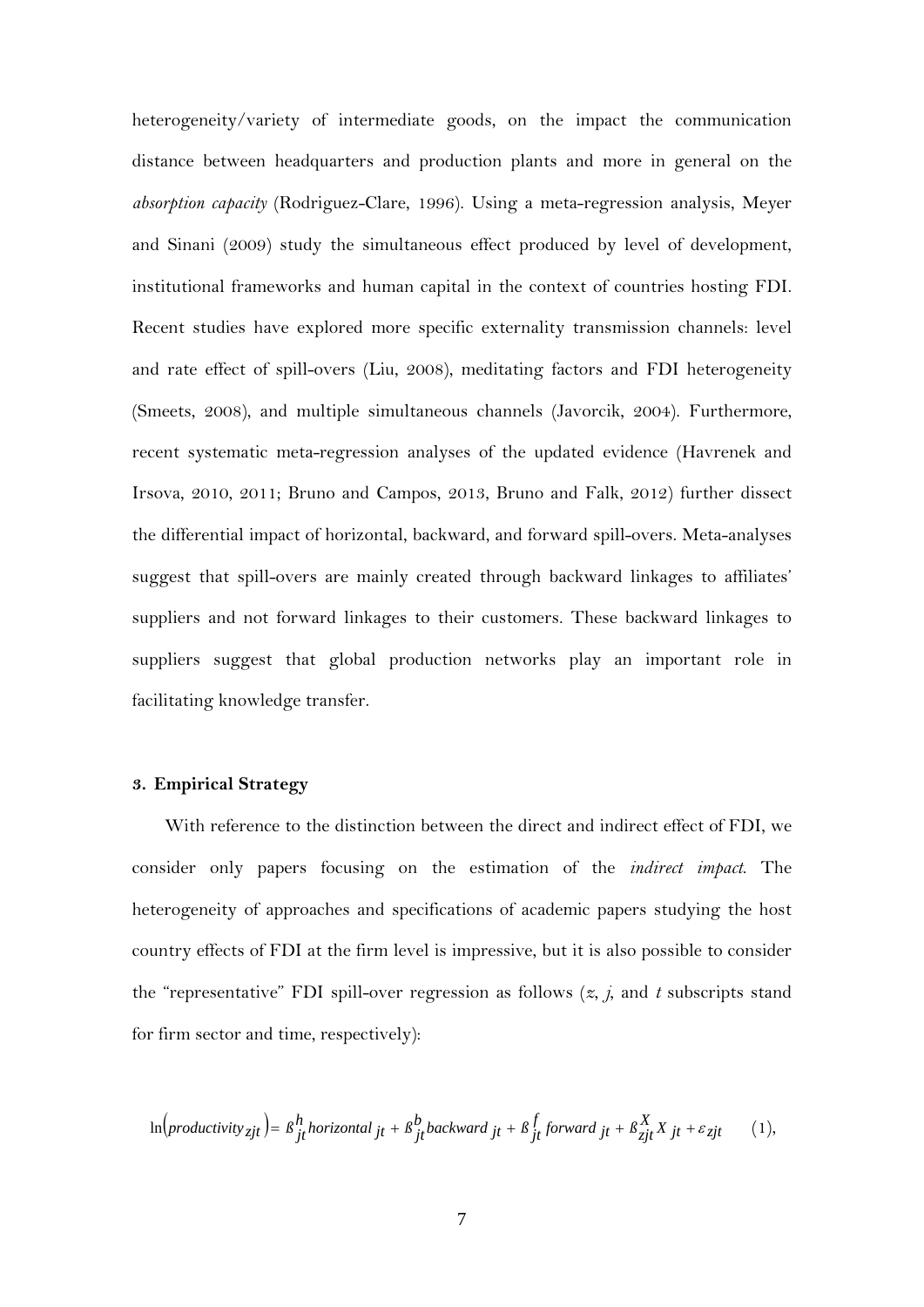where *horizontal* is usually defined as the ratio of foreign presence in firm *z*'s own sector; *backward* is the ratio of *z*'s output sold to foreign firms (foreign presence in downstream sectors) and *forward* is the ratio of *z*'s output purchased from foreign firms (foreign presence in upstream sectors). Using the MRA approach, we evaluate and combine empirical results from different studies and test the null hypothesis that different point estimates, treated as individual observations ( $\beta_{jt}^{fdi}$ ), are equal to zero when the findings from this entire area of research are combined. Our approach closely follows the MAER-NET reporting guidelines (Stanley et al., 2013).

The first step of the analysis is to build a point estimates database of the FDIgrowth impact relationship. Then, we select papers using the following criteria: (i) written in English, (ii) data based on EU countries, (iii) firm-level data<sup>[6](#page-29-5)</sup>, and (iv) papers on the public domain since 2000 up to 2012. "Data Points" are selected *via* an extensive search in Google Scholar [\(http://scholar.google.com\)](http://scholar.google.com/) to identify studies in both unpublished and published papers, as well as in research published in peerreviewed journals of the major commercial publishers using the "EconLit", "Web of Science" and "Scopus databases"[7.](#page-29-6)

When a study provides multiple estimates of the effect under consideration the assumption that multiple observations from the same study are independent draws might be problematic; on the other hand, important information is lost in the grouping process and it is not clear which estimate one should choose as "preferred" for each study (Jeppensen et al., 2002).

According to MRA practise (and wide-spread use in the literature) we collect all estimates and account for both the within-study and between study heterogeneity. We can choose between a Fixed-Effect (FE) and a Random Effect (RE) meta regression model. A FE-MRA model assumes that differences across studies are only due to within-variation. The single, "true" effect is calculated as a weighted average of the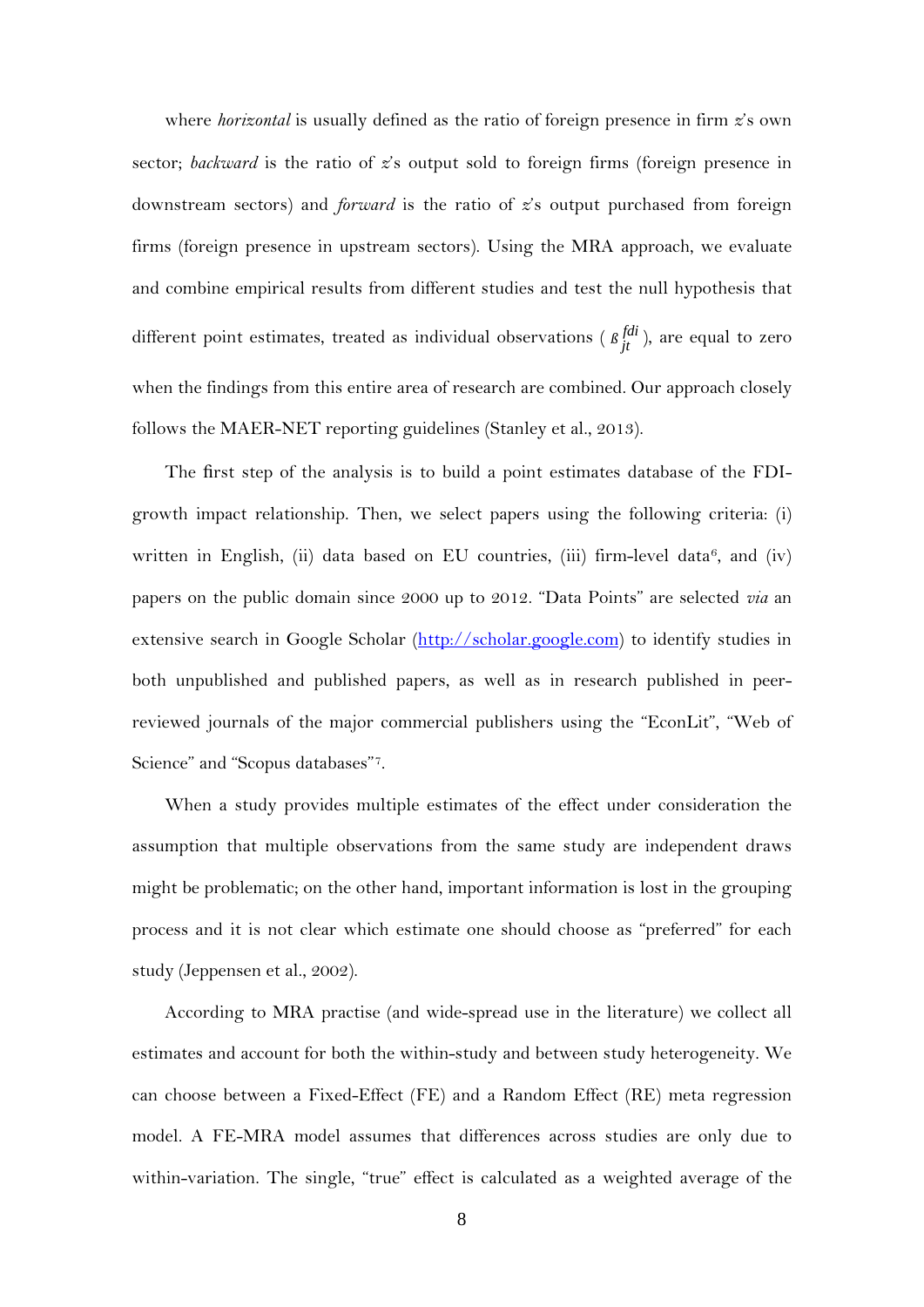individual estimates, where the weights are inversely proportional to the square of the standard errors, so that studies with smaller standard errors have greater weight than studies with larger standard errors (Higgins and Thompson, 2002).

The RE-MRA model assumes that the studies are a *random sample from the universe of all possible studies* (Sutton et al., 2000). In fact, a field of the literature showing high heterogeneity cannot be summarized by the fixed-effects estimate under the assumption that a single "true" effect underlies every study. As a consequence, the FE-MRA estimator is inconsistent and the RE-MRA model is more appropriate<sup>[8](#page-29-7)</sup>. The RE-MRA model assumes that there are real differences between all studies in the magnitude of the effect. Unlike the FE-MRA model, the individual studies are not assumed to be estimating a true single effect-size, rather the true effects in each study are assumed to have been sampled from a distribution of effects. The weights incorporate an *estimate* of the between-study heterogeneity,  $\hat{\tau}^2$  (Higgins and Thompson, 2002).[9](#page-29-8)

#### *3.1 Data Sample*

Our final sample includes 46 papers released between 2000 and 2012[10](#page-29-9), published in an academic journal, working papers series or unpublished studies, providing 1643 point estimates. The period analysed ranges from 1973 to 2009. The countries analysed in the selected sample are Belgium, Bulgaria, the Czech Republic, Estonia, France, Greece, Hungary, Ireland, Italy, Lithuania, Poland, Portugal, Romania, Spain and the UK.[11](#page-29-10) Most of the observations involve the UK, Ireland (among EU 15 Old Member States), Hungary, Poland and Romania (among New Member States). The studies are mainly organised in panel data.[12](#page-30-0) The results are divided in pure effect and estimates controlling for estimates characteristics. In the former we keep the most rigorous RobuMeta methodology as specification but we do not control for any "moderator"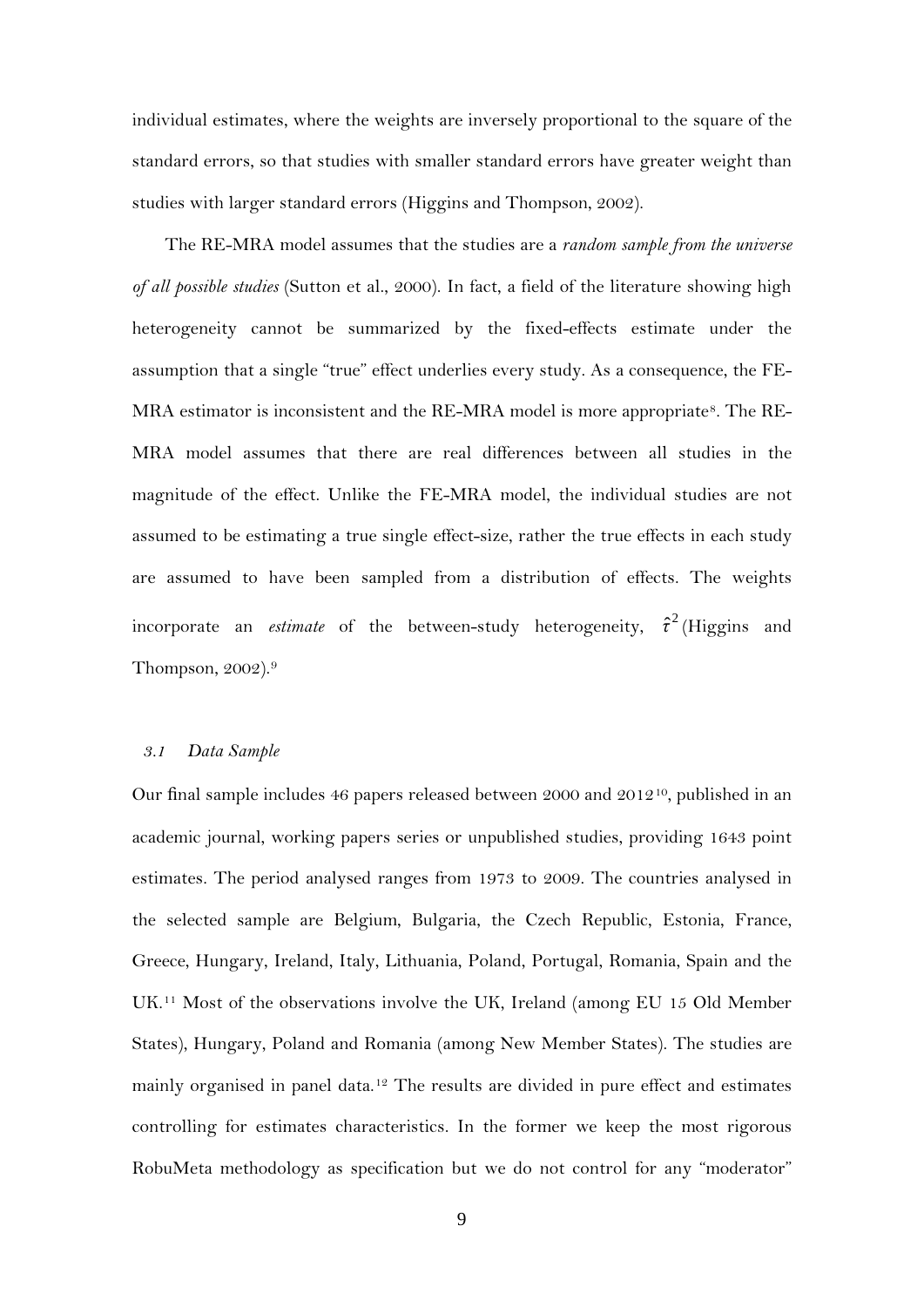variables. In other words, we are unable to explain the heterogeneity of the results, even if we are fully accounting for such heterogeneity<sup>13</sup>. In the latter estimates we insert a battery of FDI-Growth effect, specification and paper specific moderator variables and we use regressions containing country dummies (or alternatively the EU 15 vs. New Member States dummy). In other words, in the regressions with moderator variables we endeavour exploring the sources of such heterogeneity.

#### **4. Meta-Regression Analysis**

#### *4.1 Specification*

In our meta-analysis all papers selected contain one or more equations which estimate the indirect effect of FDI on one of the following variables: a measure of firm efficiency (such as TFP), firm output, value-added, or labour productivity. The indirect effect of foreign firms is defined as the impact of foreign ownership on the performance of domestic firms. This effect may be measured as a dummy variable for foreign presence or as the percentage of foreign shares in a domestic firm. This leads to the estimation of the following specification:

$$
r_{ij} = \beta_0 + e_{ij} + \varepsilon_i \tag{2}
$$

where  $r_{ij}$  is the partial correlation coefficient (PCC), defined as  $(t^2 + df)$ *t* + with "*t*"

being the t-statistic of the effect under study, "*df*" being the degrees of freedom, for the "*j*"" estimation in the "*i*"" paper.  $\beta_0$  is the underlying average effect, the sampling error is *eij* (paper-estimate specific) and the underlying population variance of the RE model is *ε<sup>i</sup>* (paper-specific). The partial correlation coefficient allows direct comparison of studies with different dependent variables (e.g. TFP versus labour productivity). There is an element of heterogeneity in specifications for firm-level databases which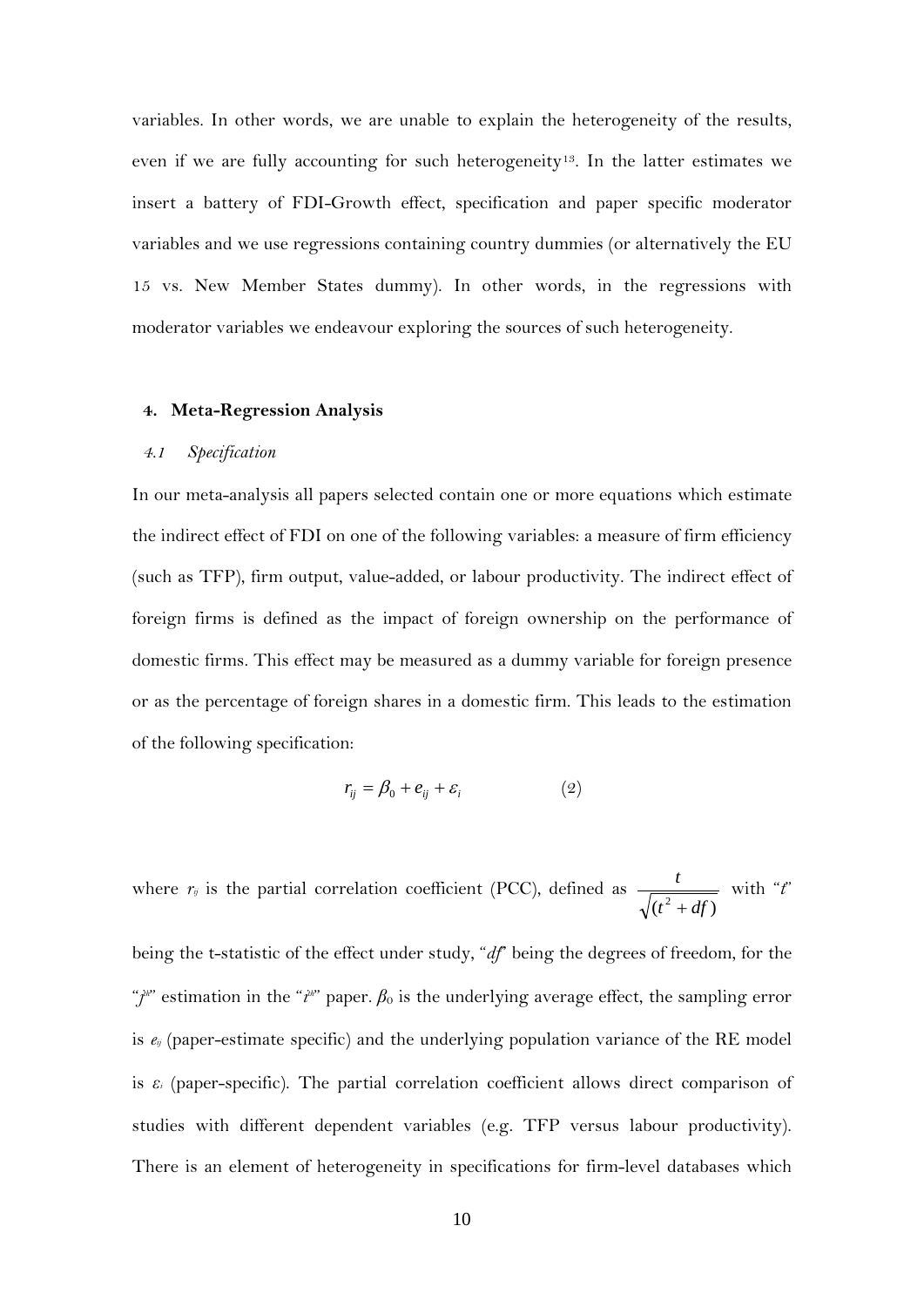would make impossible to obtain an underlying aggregate average effect, such as elasticity or semi-elasticity measure. In other words, limiting the reported estimates to a strictly comparable set of specifications would exclude too many studies and as a result, the findings would be based on a very small number of observations.

#### *4.2 Publication Bias*

Researchers, referees, and editors tend to have a preference for statistically significant results so that a publication bias occurs, greatly affecting the magnitude of the estimated effect. In order to correct publication bias we might use a MRA model that regresses estimated partial correlation coefficients  $(r_{i,j})$  on their standard errors,  $se(r_{i,j})$  (Card and Krueger, 1995; Ashenfelter et al. 1999). Meta-regression errors are likely to be heteroscedastic when studies in the literature differ greatly in data sets, sample sizes, independent variables, so the OLS estimates of the MRA coefficients might fail to be unbiased and consistent. A weighted least squares (WLS), obtained dividing the regression equation by the individual estimated standard errors, corrects the MRA for heteroscedasticity and permits to obtain efficient estimates:

$$
\frac{r_{i,j}}{se_{PCC}} = t_{i,j} = \beta_0 + \beta_1 \frac{1}{se_{PCC}} + \xi_{i,j}
$$
 (3)

where  $t_{ij}$  is the conventional t-value for  $r_{i,j}$ , the intercept and slope coefficients are reversed and the independent variable becomes the precision, i.e. the inverse of the standard error (Stanley and Jarrell, 2005). Here the precision variable is computed as the inverse of the standard error of the PCC,  $\frac{1}{(t^2+df)}$ *se<sub>PCC</sub>*  $=\sqrt{(t^2+df)}$ .

Equation (3) is the basis for the Funnel Asymmetry Test (FAT-PET): in the absence of publication selection the magnitude of the reported effect will vary randomly around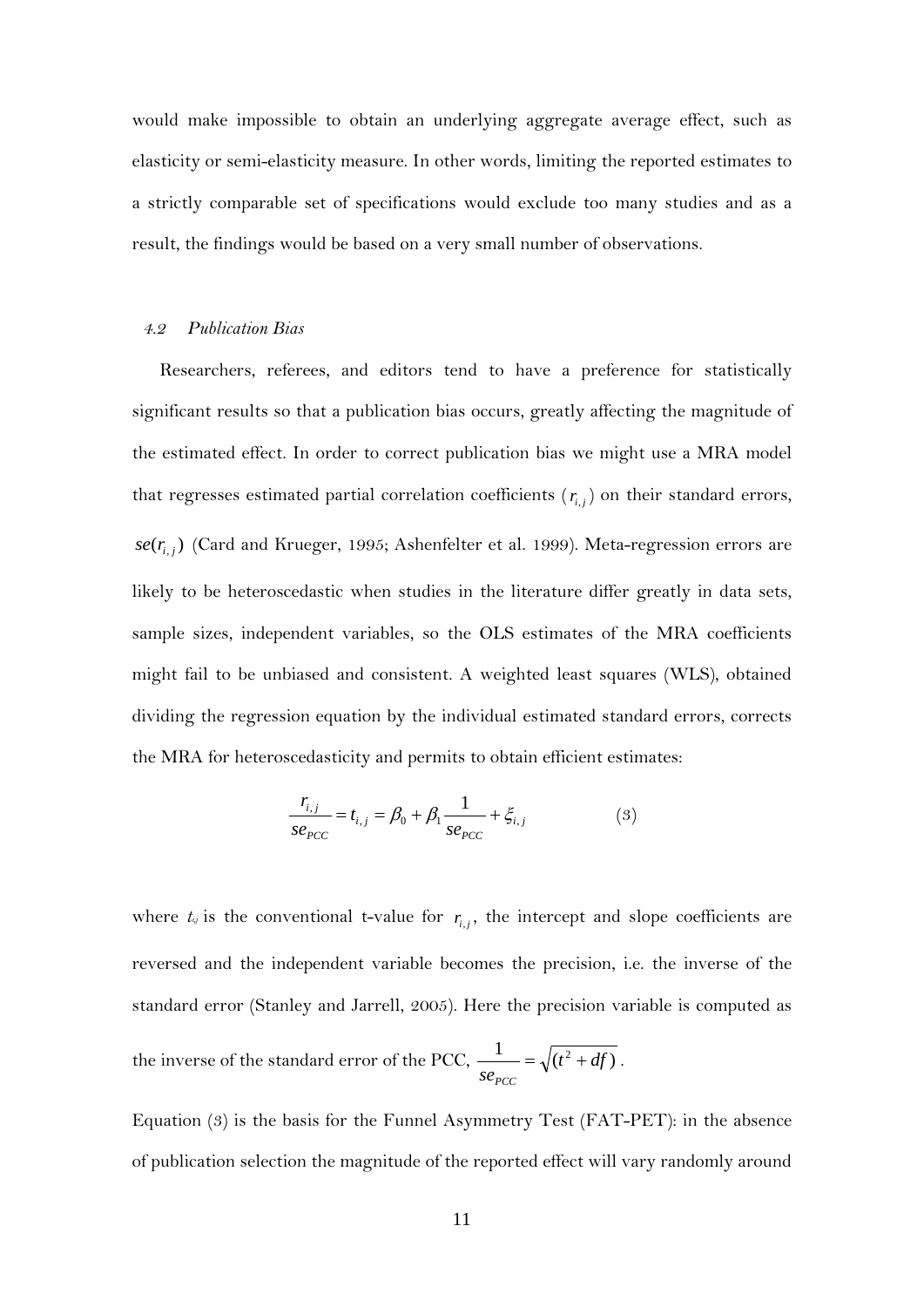the 'true' value, independently of its standard error, therefore  $β$ <sub>0</sub> will be zero. In general, when the standard error of the effect of FDI (in the original formulation  $r_{i,j} = \beta_0 s e_{pCC} + \beta_1 + \varepsilon_{i,j}$  is not significantly different from zero at any conventional level, the publication bias is not a major issue.[14](#page-30-2)

Another method to remove or circumvent publication selection is the metasignificance testing (MST). It uses the relationship between a study's standardized effect (its t-value) and its degrees of freedom or sample size *n* as a means of identifying genuine empirical effect rather than the artefact of publication selection. When there is some genuine overall empirical effect, statistical power will cause the observed magnitude of the standardized test statistic to vary with *n* (Stanley, 2001).

Finally, Card and Kruger (1995) publication bias test assesses whether the key independent variable, the log of the square root of the degrees of freedom, has a coefficient of one in absence of publication bias. The results of publication bias will be analysed in the next section

#### **5. Econometric Results**

#### *5.1 Econometric Results: Publication Bias*

We explore the publication bias by implementing the FAT-PET, the MST and the Card and Kruger test in Table 1. Let us start with the overall sample (merging Old EU and NMS): results of the FAT-PET in Table 1 show that the intercept  $(\beta_0)$  might deviate from zero confirming the presence of publication bias, since the reported effect is not independent of its standard error. However, this result is absent when we analyse the old EU member sample, in other words the publication bias seems to be driven by the estimates on New EU Members. Therefore we are confident that overall the database is mildly affected (by a minority of papers) in terms of publication bias. This is also re-assuring in terms of the choice of the Random Effect model.<sup>[15](#page-30-3)</sup>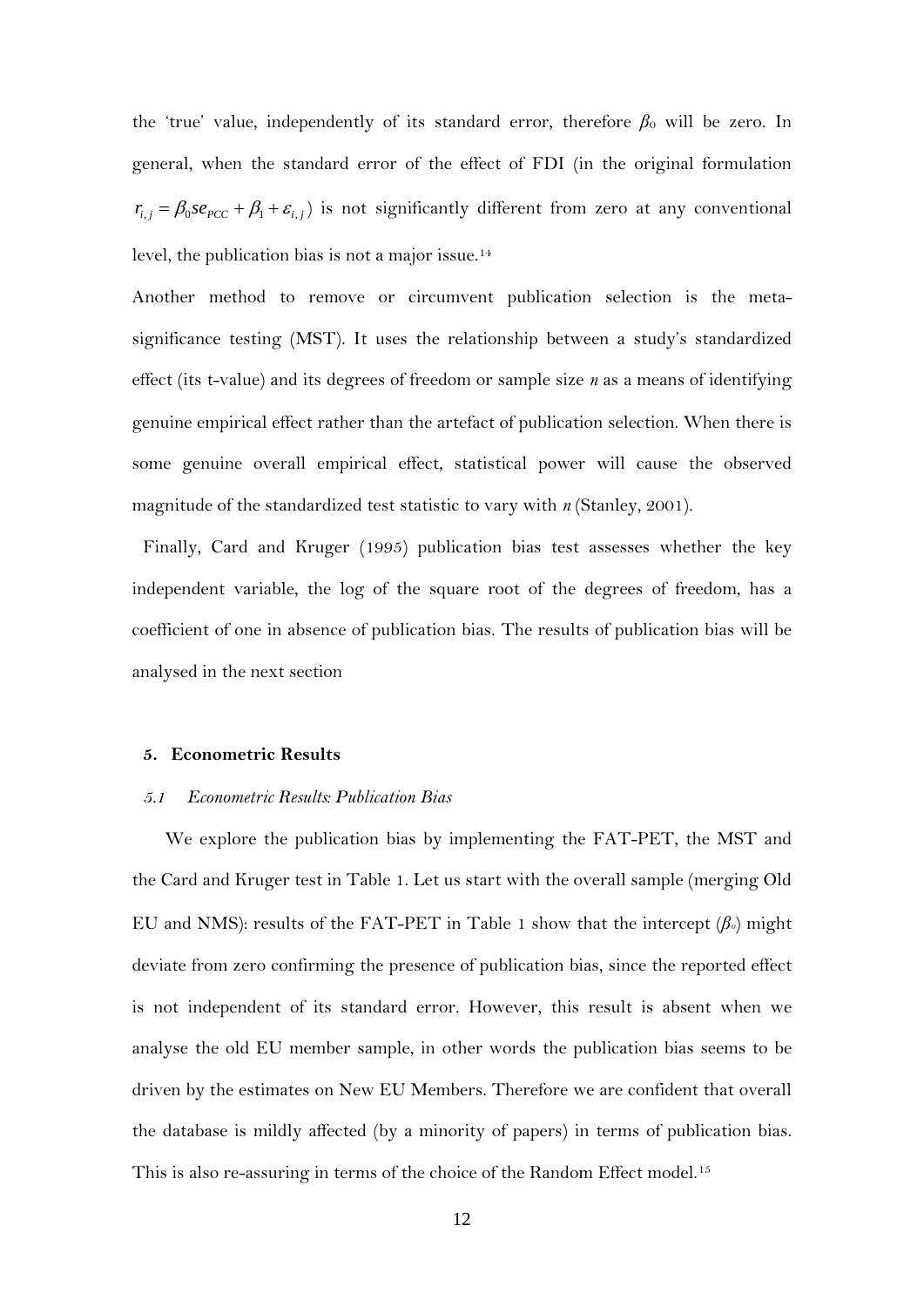#### [Insert Table 1 about here]

#### *5.2 Pure Partial Correlation Coefficients regressions*

Examining the entire sample, the average partial correlation coefficient between economic performance (e.g. TFP productivity) and FDI is statistically significant and positive (Table 2). On average, its magnitude is 0.024 (both for the Old EU 15 and the New Members): within the  $\lceil -1, 1 \rceil$  scale this translates in a 2.4 per cent partial correlation. Therefore the correlation results between FDI and productivity for the EU-27 is positive and significant (though small in magnitude), whereas there is no apparent difference between Old EU and New Members. As a first approximation, EU-15 countries make a crucial contribution to the positive impact of FDI on productivity as well as New Members, which seems to play a very similar role. In the next section we uncover some interesting caveats to this "first approximation" conclusion that is valid as an average over the  $1973 - 2009$  period. In the next section we discuss the estimates using moderator variables.

#### [Insert Table 2 about here]

#### *5.3 Econometric Results controlling for moderator variables*

We now turn to the conditional regressions. Table 3 presents an encompassing set of controls: the type of FDI-Growth relationship, the econometric model, the paper characteristics as well as country dummies. The results are unfolded below.

There is a higher FDI-performance relation when using firm level data (vis-à-vis industry regional or plant data). The OLS estimates (even if controlling for FE) overstates the FDI-performance relation with respect to more sophisticated econometric models. Studies including and higher number of observations (and therefore degrees of freedom) have less strong results. Finally, compared to UK,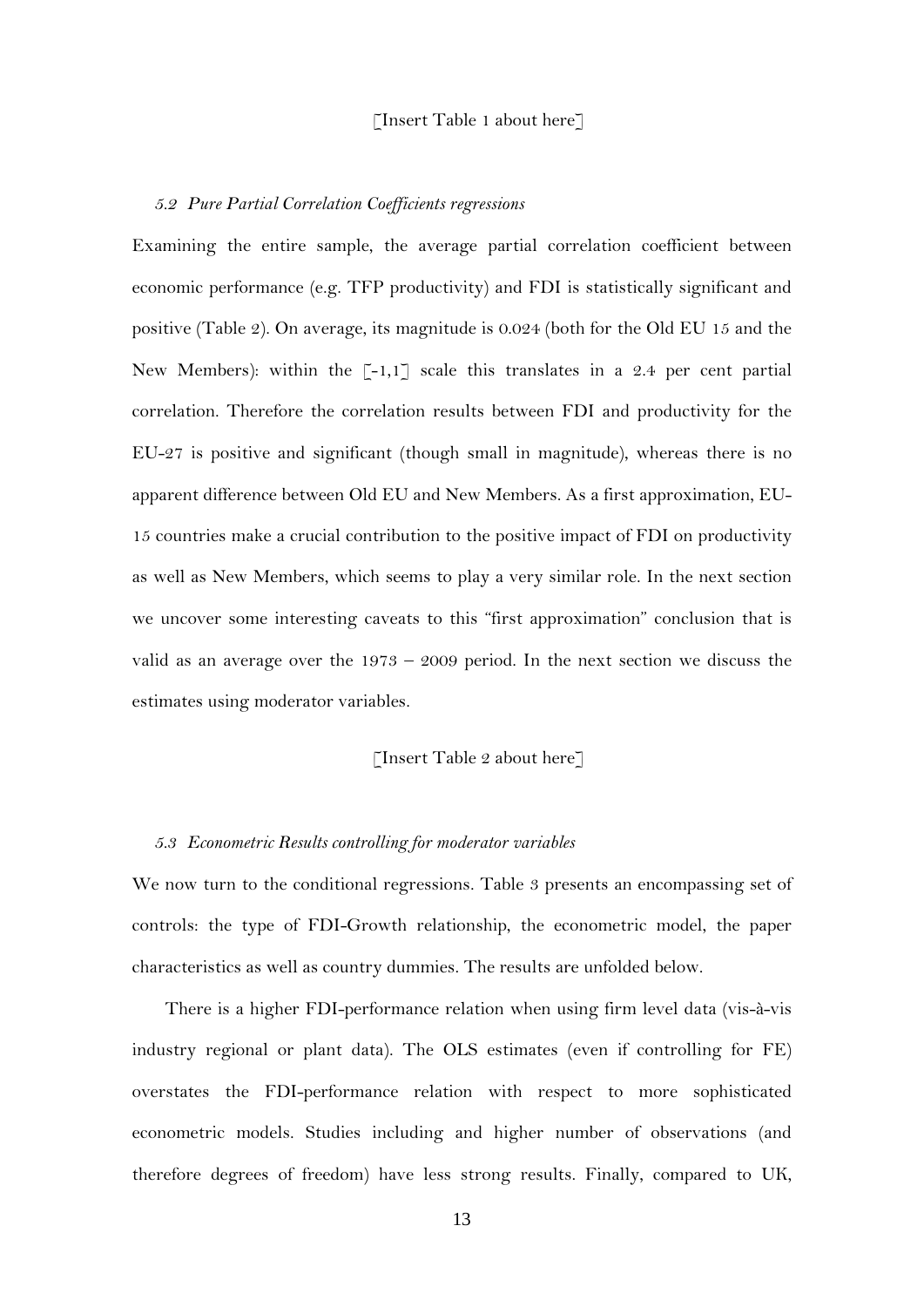Belgium Estonia Italy and Portugal are exhibiting higher FDI-performance relationship.[16](#page-30-4) Column two does not include countries dummies but just a country group "Old EU" dummy (vis-à-vis New Members) that is insignificant (as already confirmed in the pure effect estimates). By omitting countries dummies the results on moderator variables are only slightly modified and we can confidently state that the columns 2 to 9 are correctly specified.

We distinguish published from unpublished studies. One of the main criticisms of MRA is that because the quality of studies included in the dataset can vary considerably, strong methodological or empirical analyses are lumped together with studies that may have serious methodological or empirical limitations (the "garbage in, garbage out" criticism). It is argued that alternative selection schemes might be considered arbitrary and subjective. The inclusion in meta-databases of both published and unpublished studies is widely viewed as the best way to reduce the so-called "publication bias" (Ashenfelter et al., 1999). Our sample includes 35 published academic journal articles (providing 1212 point estimates) and 11 working papers or unpublished studies (providing 431 point estimates). Since the conventional wisdom is that published and very specific studies tend to include more accurate econometric analyses, we introduce a dummy "published paper". Our results (Table 3) show that the peer-review process does not affect the magnitude of the estimated effect, since the estimated coefficient of the dummy is not statistically significant.

#### [Insert Table 3 about here]

Finally in columns 3 to 9 we introduce interacted variables, i.e. the Old EU 15 dummy with the relevant period of analysis (1995, 1996, 1997, 1998, 1999, 2000 or 2001 onwards): the stark result is that the New Members outperform the Old EU-15 (interaction dummy for EU negative and significant) after 2001. This can be interpreted as an encouraging sign for New Members: on the one hand the overall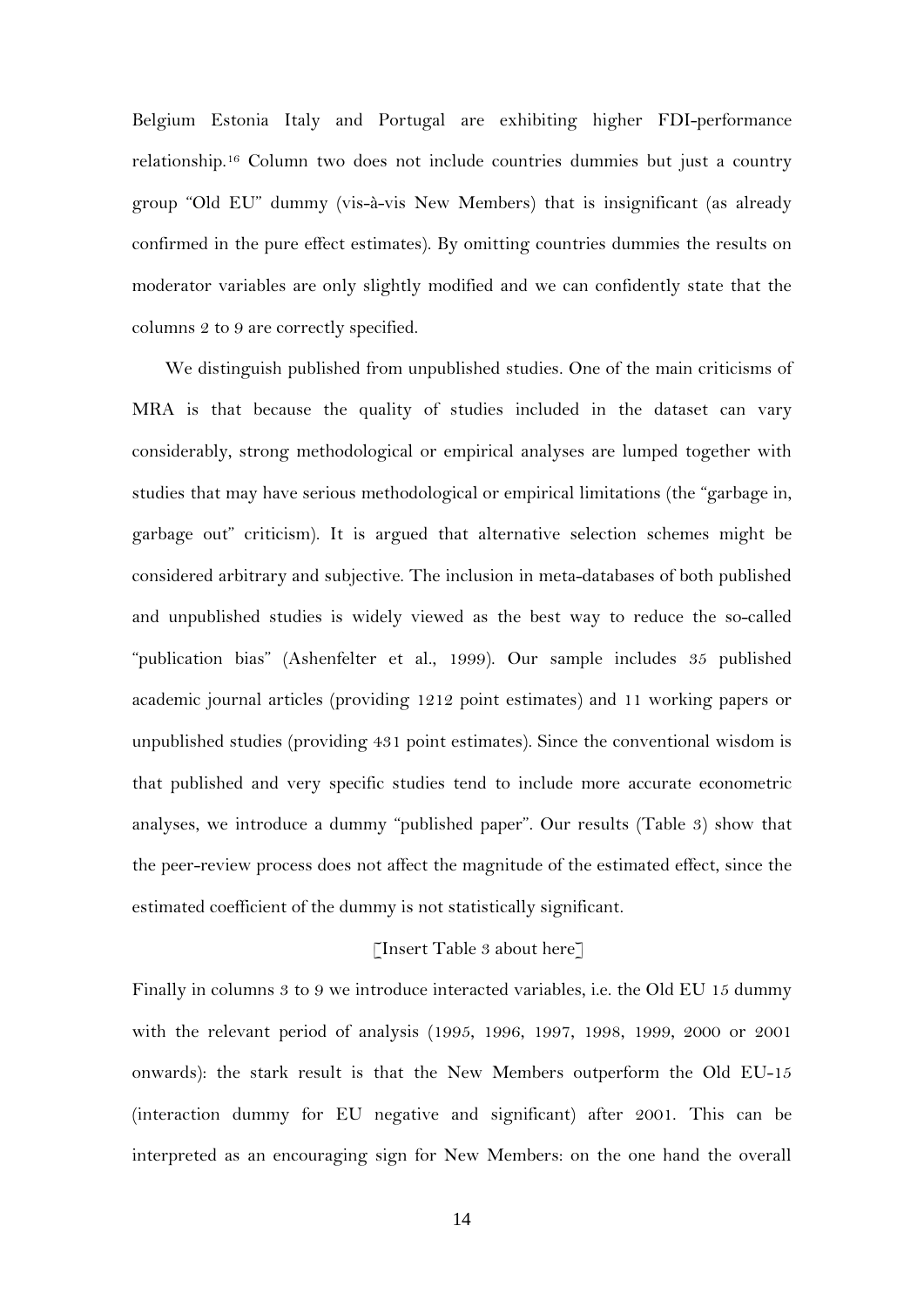effect of FDI on growth is similar to Old EU, but this effect becomes relatively more important in the last decade. This has interesting convergence implications: in light of the last decade catching-up process, New Members States seem to have equipped themselves with a higher FDI impact potential and this might be the fruit of their continuous effort towards a more FDI-friendly environment (World Bank Group, 2010). However is too soon to draw any general conclusions on the improved absorptive capacity of these countries.

#### **6. Conclusions**

The aim of this paper is to combine, explain and summarize a large number of results on the indirect impact of FDI on economic performance -spillovers- in the Enlarged EU by using a meta-regression analysis approach. This paper discusses some of the more recent findings from the related empirical literature focusing on the Enlarged Europe FDI-growth relationship. Our results show three main findings:

- 1. the existence of a positive impact of FDI on productivity and ultimately on economic growth in the Enlarged Europe as a whole.
- 2. the existence of a limited magnitude of this positive relationship; the existence of a mild publication bias, especially in the literature on New EU Members; and inconclusive statistical results on the existence of a genuine effect.
- 3. the (relative) more important role of New Member States in the contribution towards this effect after 2001.

In view of ours and previous results in the literature, we can argue that policies promoting the inflows of FDI can be a tool for productivity and economic growth, this result being particularly evident for the New Members of EU. From a policy perspective, this paper provides evidence that policy makers' agenda should discuss the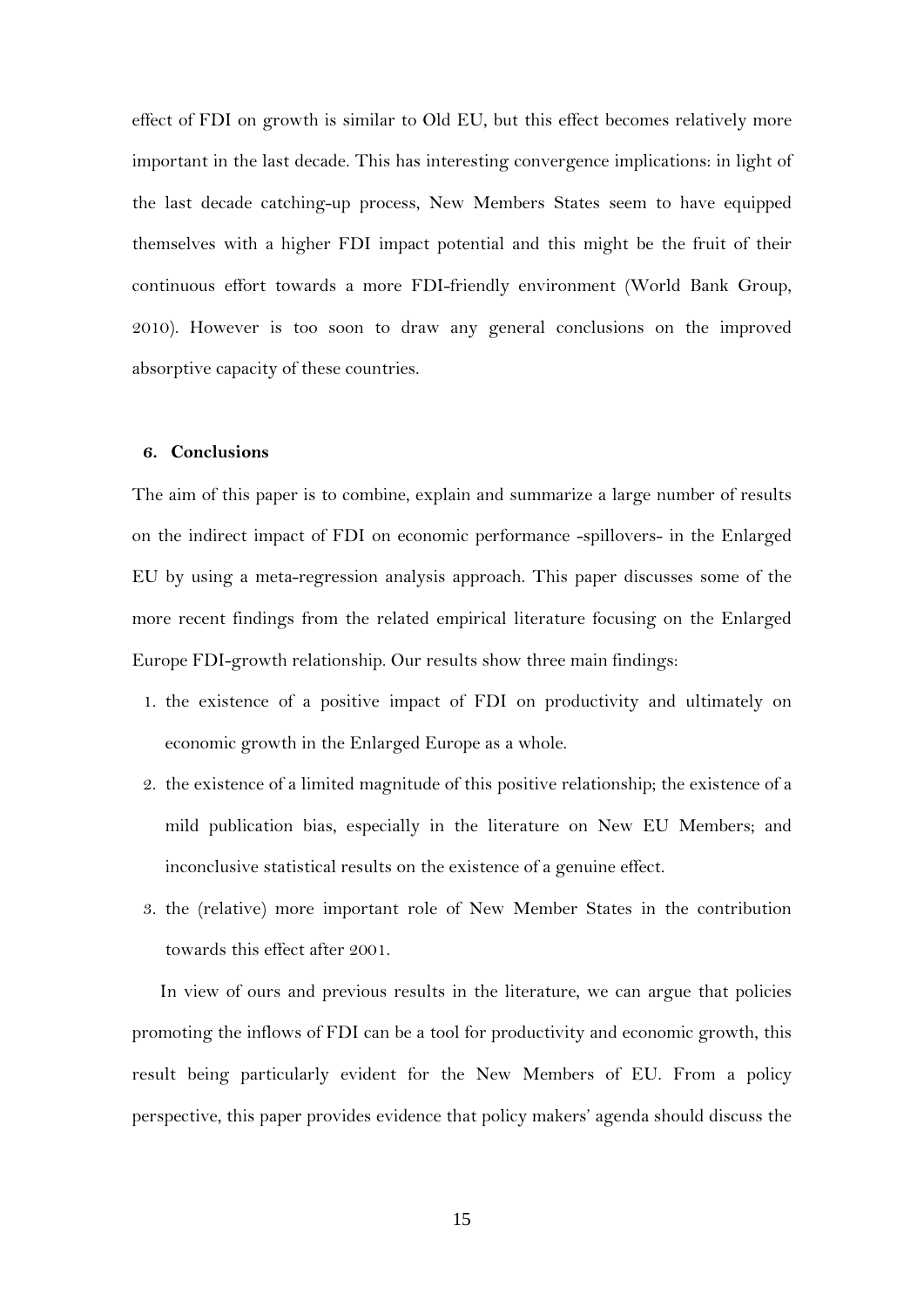removal of the still large (explicit and implicit) restrictions to which the access of foreign investors is subject (World Bank Group, 2010).

The European Union is thoroughly investigating the role of foreign investment in "reaping the benefits of globalisation" (European Commission, 2012) for policy purposes. At the same time the quality the available data for empirical estimation is increasing. This seems to be a favourable periods for a renovated effort in the research on FDI and economic growth and this is particularly important given the conditionality of the results (e.g. role of absorptive capacity) and the not always beneficial direction of such externalities (positive spill-overs versus stealing effect negative externalities). More country studies using high quality firm-level data might be extremely useful, but a better synthesis of the existing literature is essential, too. This study falls in the latter approach and we believe this has potentially very important policy relevance.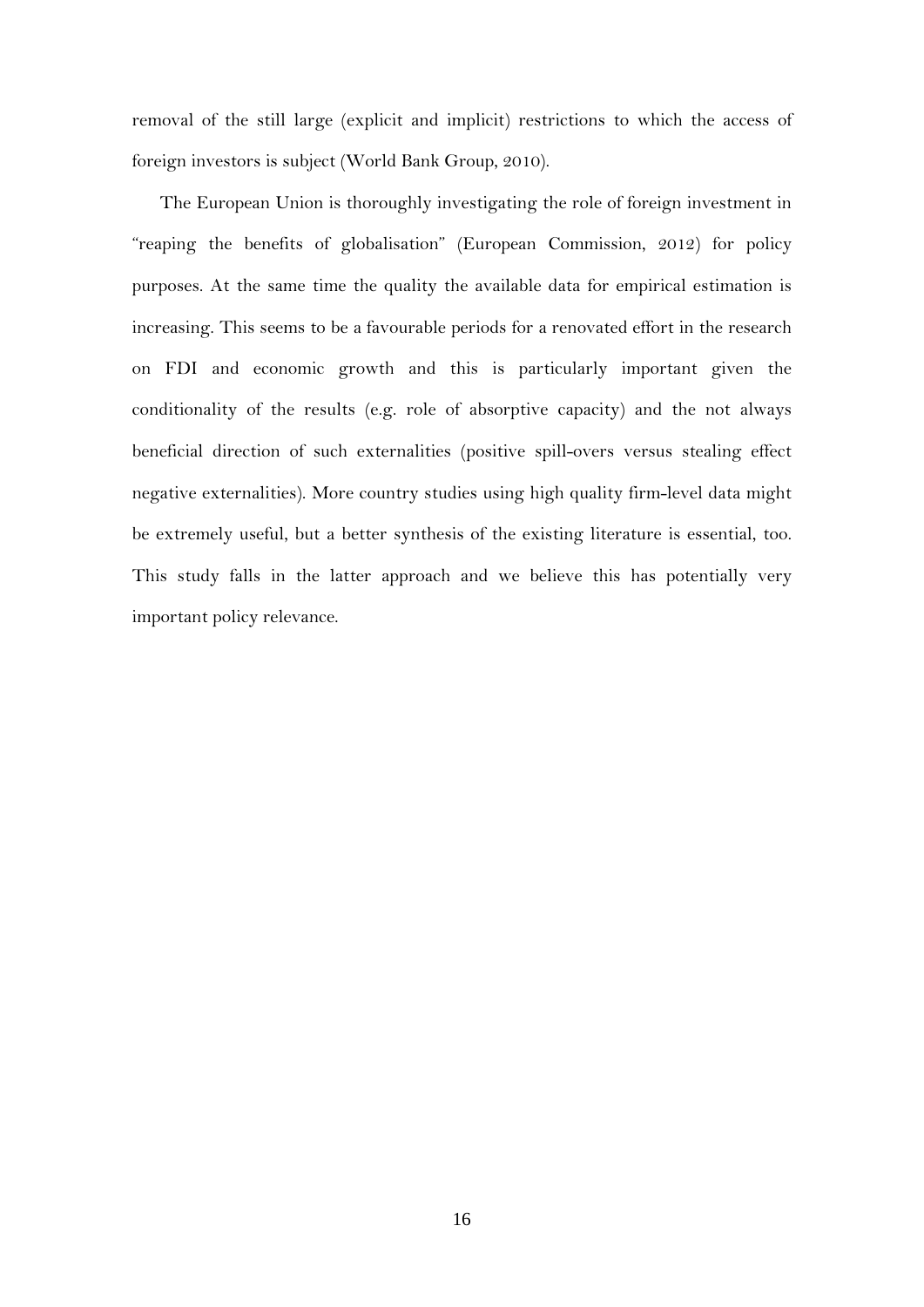#### **References**

Alfaro, L., Chanda, A., Kalemli-Ozcan, S. and S. Sayek (2004), 'FDI and economic growth: the role of local financial markets', *Journal of International Economics*, **64**, 89- 112.

Alfaro, L., S. Kalemli-Ozcan and S. Sayek (2009), 'FDI, productivity and financial development', *The World Economy*, **32**, 111-135.

Ashenfelter, O., C. Harmon and H. Oosterbeek (1999), 'A Review of Estimates of the Schooling/Earnings Relationship, with Tests for Publication Bias', *Labour Economics*, **6**, 453–70.

Barry, F., H. Görg, and E. Strobl (2004), 'Foreign direct investment, agglomerations, and demonstration effects: An empirical investigation', *Review of World Economics* (Weltwirtschaftliches Archiv), Springer, vol. **140**(3), 583-600.

Blömstrom, M. and A. Kokko (1998), 'Multinational corporations and spillovers', *Journal of Economic Surveys,* **12**, 247-277.

Borenstein, M., L. V. Hedges, J. P. T.Higgins, and H. R. Rothstein (2010), 'A basic introduction to fixed effect and random effects models for meta-analysis', *Research Synthesis Methods*, **1**, 97-111.

Borenstein, M., L. V. Hedges, J. P. T. Higgins and H. R. Rothstein (2009), *Introduction to meta-analysis*. West Sussex, UK: John Wiley.

Borensztein, E., J. de Gregorio and J. W. Lee (1998), 'How does foreign direct investment affect economic growth?', *Journal of international Economics*, **45**, 115-135.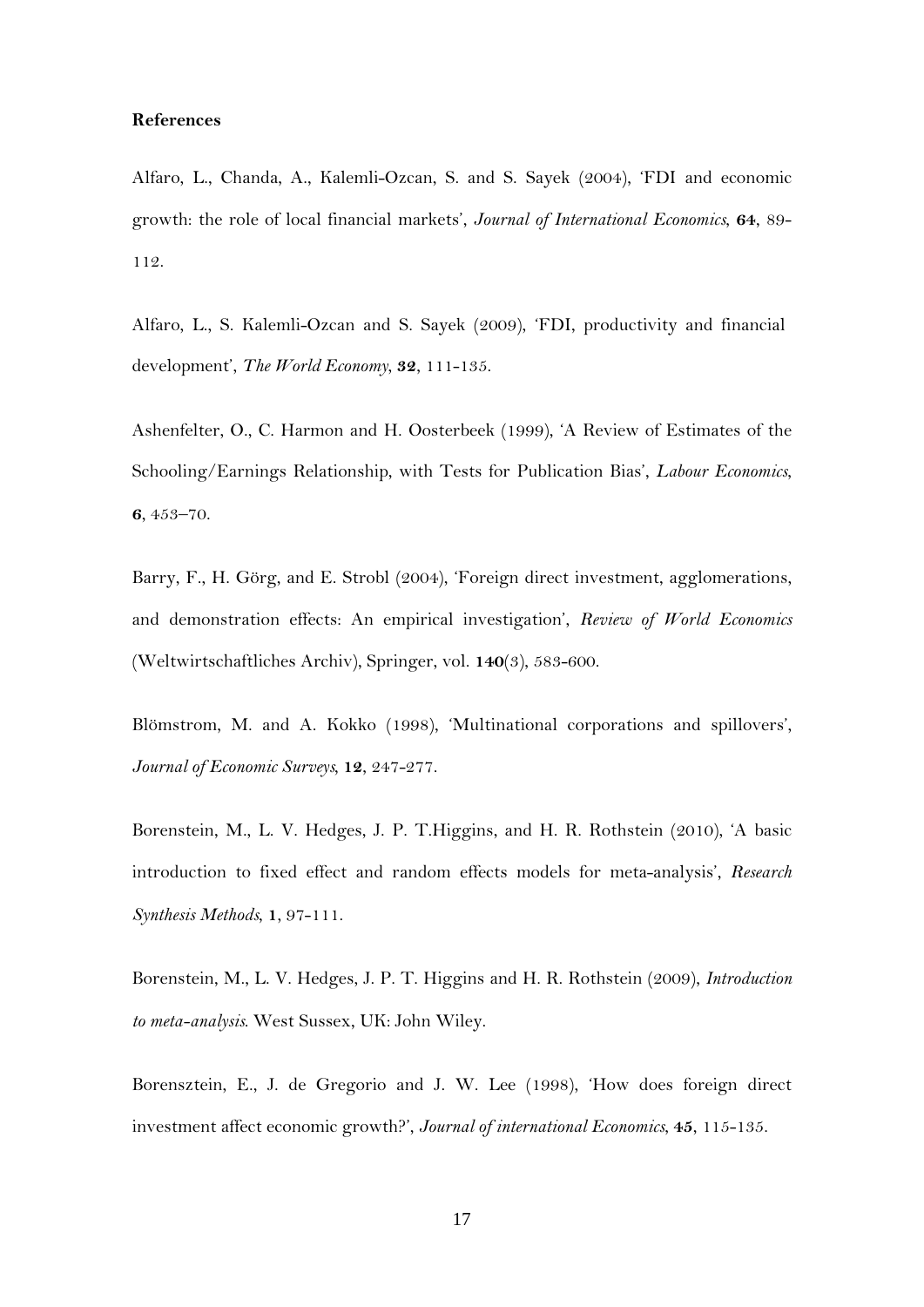Bruno, R. L. and N. Campos (2013), 'Reexamining the Conditional Effect of Foreign Direct Investment', *IZA [Discussion Paper](https://iris.ucl.ac.uk/iris/publication/445858/1)* no. 7458.

Bruno, R. and L. M. Falk (2012), ['Theories of Foreign Investment and Host Country](https://iris.ucl.ac.uk/iris/publication/445824/1)  [Effects of FDI', Background Report on FDI flows and impacts on the competitiveness](https://iris.ucl.ac.uk/iris/publication/445824/1)  [of the EU industry,](https://iris.ucl.ac.uk/iris/publication/445824/1) *European Competitiveness Report: Reaping the benefits of globalization*, Annual. Luxembourg: Publications Office of the European Union.

Card, D. and A. B. Krueger (1995), 'Time-Series Minimum-Wage Studies: A Meta-Analysis', *American Economic Review*, **85**, 238–43.

Carkovic, M. and R. Levine (2005), 'Does foreign direct investment accelerate economic growth?', *University of Minnesota Department of Finance Working Paper*314924.

Choe, J. (2003), 'Do foreign direct investment and gross domestic investment promote economic growth?', *Review of Development Economics*, **7**, 44-57.

De Mello, L. R. (1997), 'Foreign Direct Investment in developing countries and growth: a selective survey', *Journal of Development Studies,* **34**(1), 1-34.

Dunning, J. H.(1994) *Multinational Enterprises and the Global Economy*, Wokingham, UK and Reading, MA: Addison-Wesley.

Eichengreen, B. and R. Kohl (1998), 'The External Sector, the State and Development in Eastern Europe', *CEPR Discussion Papers* 1904, C.E.P.R. Discussion Papers.

European Commission (2012), *European Competitiveness Report: Reaping the benefits of globalization*, EU Commission Staff Working Document.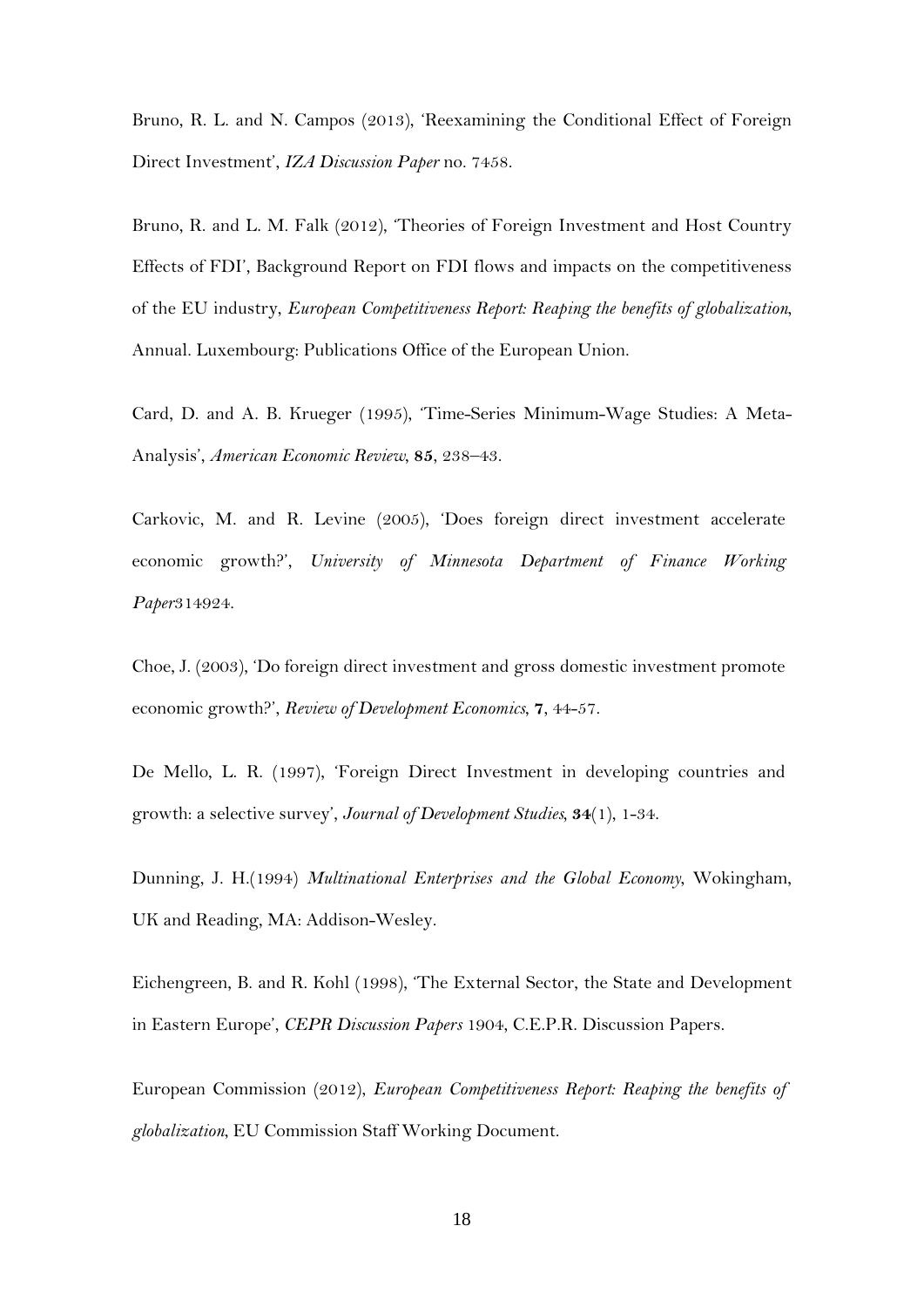Havrenek, T. and Z. Irsova (2010), 'Meta-Analysis of Intra-Industry FDI Spillovers: Updated Evidence', *Czech Journal of Economics and Finance*, 60 (2), 151-174

Havrenek, T. and Z. Irsova (2011), 'Estimating Vertical Spillovers from FDI: Why Results Vary and What the True effect is', *Journal of International Economics*, **85** (2), 234–244

Higgins, J. P. T. and S. G. Thompson (2002), 'Quantifying Heterogeneity in a Meta-Analysis', *Statistics in Medicine*, **21**, 1539–58.

Holland, D., M. Sass, V. Benaček and M. Gronicki (2000), 'The determinants and impact of FDI in Central and Eastern Europe: a comparison of survey and econometric evidence', *Transnational Corporations*, **9** (3), 163-213.

Javorcik, B. (2004), 'Does foreign direct investment increase the productivity of domestic firms? In search of spillovers through backward linkages', *American Economic Review*, **94** (3), 605-627.

Jeppesen, T., J. A. List and H. Folmer (2002), 'Environmental Regulations and New Plant Location Decisions: Evidence from a Meta-Analysis', *Journal of Regional Science*, **42**, pp. 19–49.

Keller, W. and S. R. Yeaple, (2008), 'Global Production and Trade in the Knowledge Economy', *NBER Working Papers* 14626, National Bureau of Economic Research, Inc.

Kokko, A. (1992), *Foreign direct investment, host country characteristics, and spillovers*, Doctoral Dissertation, Stockholm School of Economics, Stockholm.

Liu Z. (2008), 'Foreign direct investment and technology spillovers: Theory and evidence', J*ournal of Development Economics*, **85** (1-2), 176-193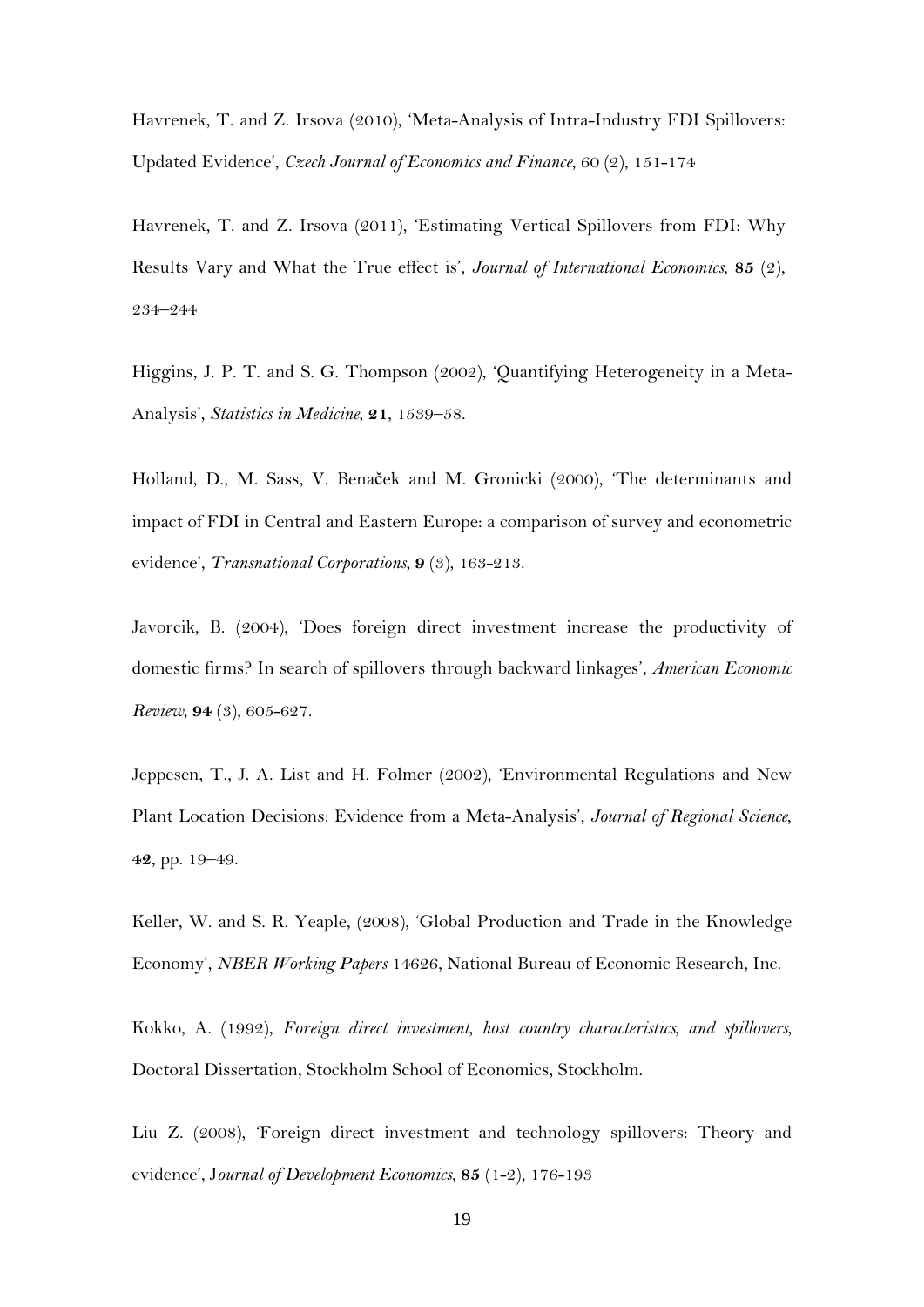Magai, A. (2012), 'FDI Flows and EU Industrial Competitiveness', Chapter 4 in *European Competitiveness Report 2012: Reaping the benefits of globalization*, EU Commission Staff Working Document.

Markusen, J. and A.J. Venables (1999), 'Foreign Direct investment as a catalyst for industrial development', *European Economic Review*, **43**, 335-338.

Martins, P.S. (2011), 'Paying More to Hire the Best? Foreign Firms, Wages, and Worker. Mobility, *Economic Inquiry'*, **49** (2), 349-363.

Meyer, K. and E. Sinani (2009), 'When and Where does foreign direct investment generates positive spillovers? A meta-analysis', *Journal of International Business Studies*, **40**, 1075-1094.

Navaretti, B. and A. Venables (2004), *Multinationals and the world economy*, Princeton: Princeton University Press.

Pesola, H. (2011), 'Labour Mobility and Returns to Experience in Foreign Firms', *The Scandinavian Journal of Economics*, **113** (3), 637-664.

Rodriguez-Clare, A. (1996), 'Multinationals, linkages, and economic development', *American Economic Review*, **86**, 851-873.

Rose, A. K. and T. D. Stanley (2005), 'Meta-Analysis of the Effect of Common Currencies on International Trade', *Journal of Economic Surveys*, **19**, 347–65.

Smeets, R. (2008), 'Collecting the pieces of the FDI knowledge spillovers puzzle', *World Bank Research Observer ,* **23**, 107-138.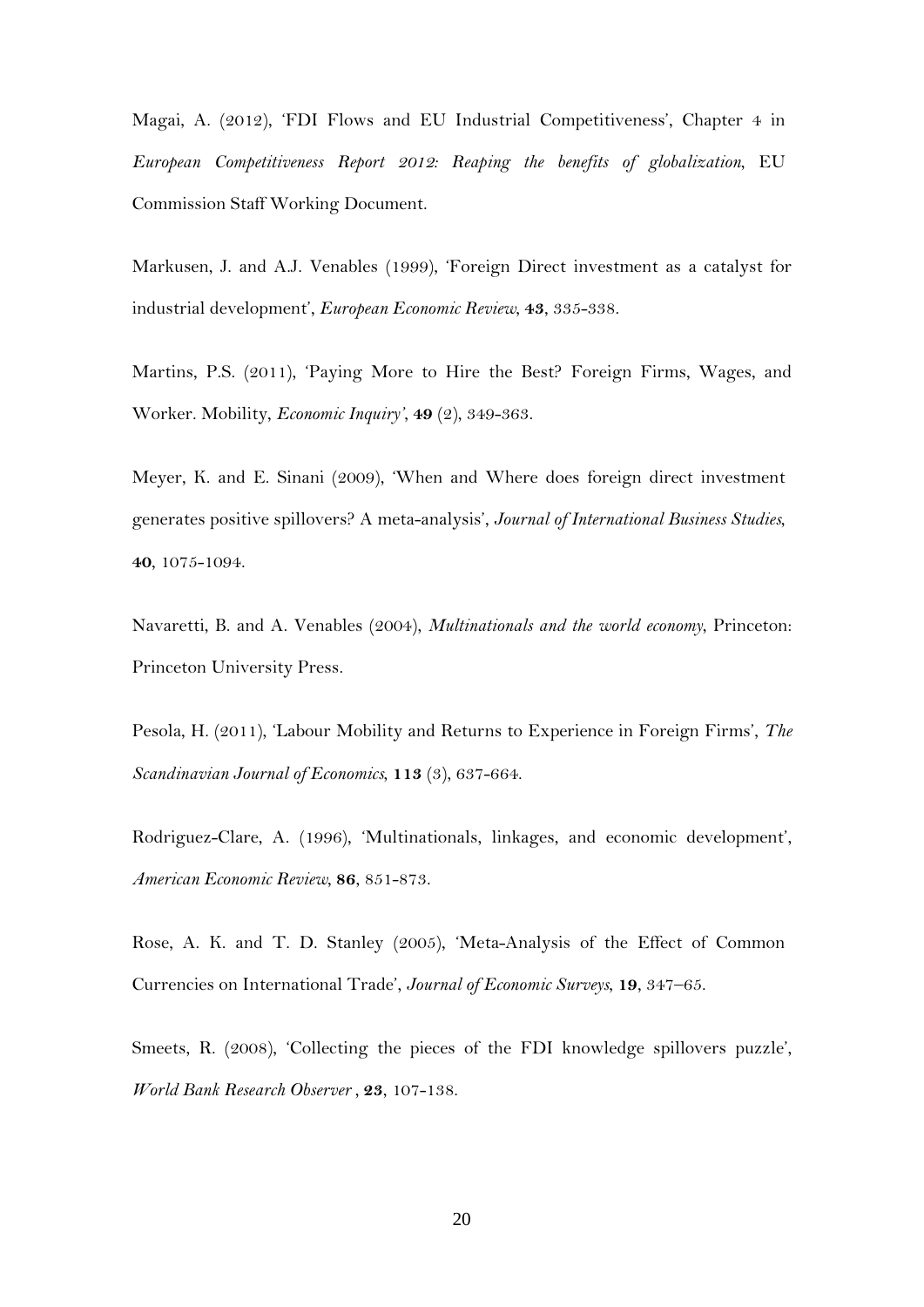Stanley, T.D., (2001), 'Wheat from Chaff: Meta-Analysis as Quantitative Literature Review', *Journal of Economic Perspectives*, **15**, 131–50.

Stanley, T.D. and S. B. Jarrell (2005), 'Meta-Regression Analysis: A Quantitative Method of Literature Surveys', *Journal of Economic Surveys*, **19**, 299–308.

Stanley, T.D., H. Doucouliagos, M. Giles, J. H. Heckemeyer, R. J. Johnston, P. Laroche, J. P. Nelson, M. Paldam, J. Poot, G. Pugh, R. S. Rosenberger and K. Rost (2013), Meta-Analysis of Economic Research Reporting Guidelines *Journal of Economic Surveys*, **27**, 390–394.

Sutton, A. J., K. R. Abrams, D. R. Jones, T. A. Sheldon and F. Song, (2000), *Methods for Meta-Analysis in Medical Research*, Chichester: JohnWiley.

UNCTAD (2010), *World Investment Report 2010: Investing in a Low Carbon Economy*, UNCTAD, New York and Geneva.

UNCTAD (2012), *World Investment Report 2012: Towards a New Generation of Investment Policies*, Geneva: UNCTAD.

UNCTAD (2013), *Global Investment Trends Monitor*, UNCTAD, New York and Geneva.

World Bank Group (2010), *Investing Across Border Report 2010*, The World Bank, Washington.

21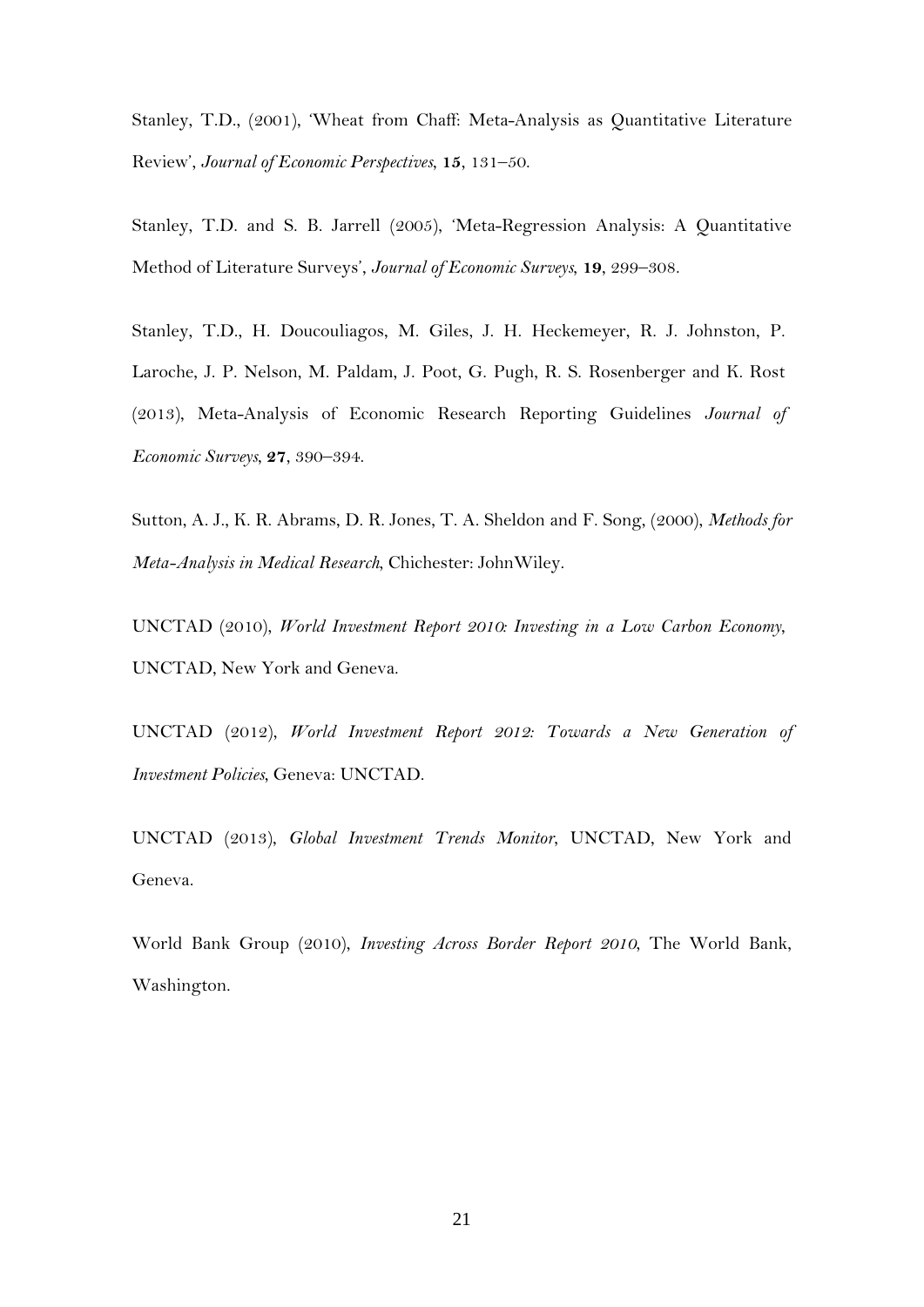### **TABLES**

|                              | Total Sample |             |                          |                     | <b>Old EU 15</b> |                            |               | New Member States |                          |  |
|------------------------------|--------------|-------------|--------------------------|---------------------|------------------|----------------------------|---------------|-------------------|--------------------------|--|
| Variables                    | $FAT-PET$    | $MST^\circ$ | $\overline{Card-Kruger}$ | $FAT-PET$           | $MST^\circ$      | $\overline{Card-Kruger}^*$ | $FAT^{\iota}$ | $MST^\circ$       | Card-Kruger <sup>b</sup> |  |
| $\beta$ : 1/se (True)        | 0.003        |             |                          | 0.003               |                  |                            | 0.001         |                   |                          |  |
|                              | (0.002)      |             |                          | (0.003)             |                  |                            | (0.001)       |                   |                          |  |
| $\beta$ : Ln(n)              |              | $0.237***$  |                          |                     | $0.322***$       |                            |               | $0.108*$          |                          |  |
|                              |              | (0.073)     |                          |                     | (0.091)          |                            |               | (0.062)           |                          |  |
| $\beta$ : Ln(Square Root DF) |              |             | $0.474***$               |                     |                  | $0.644***$                 |               |                   | $0.215*$                 |  |
|                              |              |             | (0.147)                  |                     |                  | (0.182)                    |               |                   | (0.123)                  |  |
| $\beta$ . Intercept          | $0.756**$    | $-1.648**$  | $-1.648$                 | 0.442               | $-2.391***$      | $-2.391***$                | $1.254**$     | $-0.462$          | $-0.462$                 |  |
|                              | (0.351)      | (0.650)     | (0.65)                   | (0.440)             | (0.817)          | (0.817)                    | (0.592)       | (0.538)           | (0.538)                  |  |
|                              |              |             |                          |                     |                  |                            |               |                   |                          |  |
| $H_0: \beta = 1$             |              |             | $Rej***$                 |                     |                  | Rej*                       |               |                   | $Rej***$                 |  |
| Observations                 | 1637         | 1041        | 1041                     | 961                 | 607              | 607                        | 976           | 434               | $\rm 434$                |  |
| Clusters                     | $\sqrt{46}$  | $45\,$      | $45\,$                   | $\sqrt{2} \sqrt{8}$ | $\sqrt{27}$      | $\sqrt{27}$                | 18            | $18\,$            | $18\,$                   |  |

# **Table 1** Tests for publication bias

Standard errors adjusted for studies/clusters are reported in parentheses; \*\*\* p<0.01, \*\* p<0.05, \* p<0.1

<sup>a</sup> Dependent variable: t-ratio; <sup>b</sup> Dependent variable: ln | t-ratio |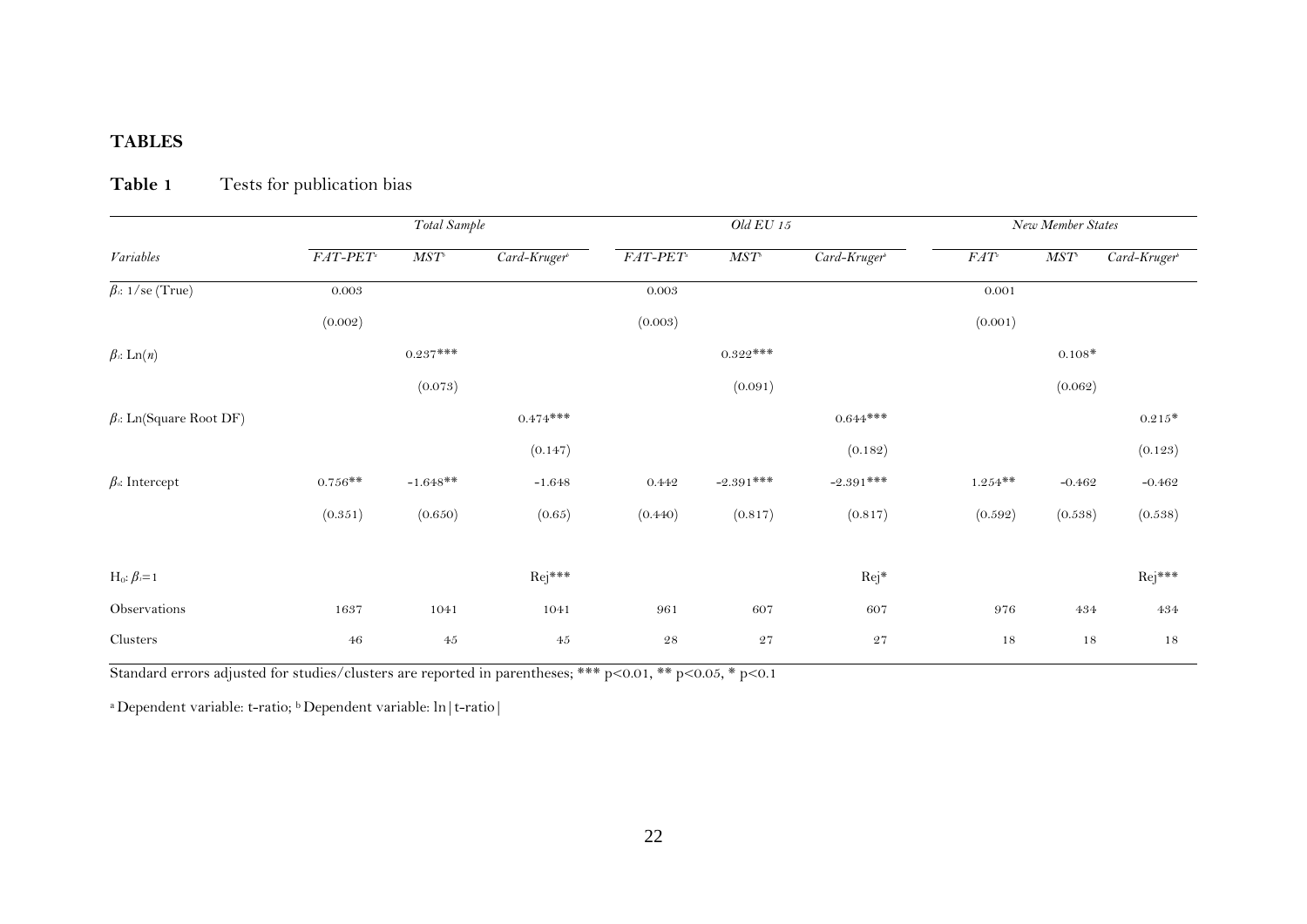| RE-MRA Model           | Total Sample | <i>Old EU 15</i> | New Member States |  |
|------------------------|--------------|------------------|-------------------|--|
| $\sqrt{q}$ coefficient | $0.024***$   | $0.024*$         | $0.024***$        |  |
|                        | (0.008)      | (0.012)          | (0.007)           |  |
| Observations           | 1,643        | 962              | 681               |  |
| N. Cluster             | 46           | 28               | 18                |  |
| Tau <sup>2</sup>       | 0.00249      | 0.00265          | 0.000323          |  |

### Table 2 EU 27 EU 12 Pure Robust Meta-RE-Analysis

Standard errors in parentheses, \*\*\* p<0.01, \*\* p<0.05, \* p<0.1. 'RobuMeta' command (STATA) clusters the error at the level of the paper.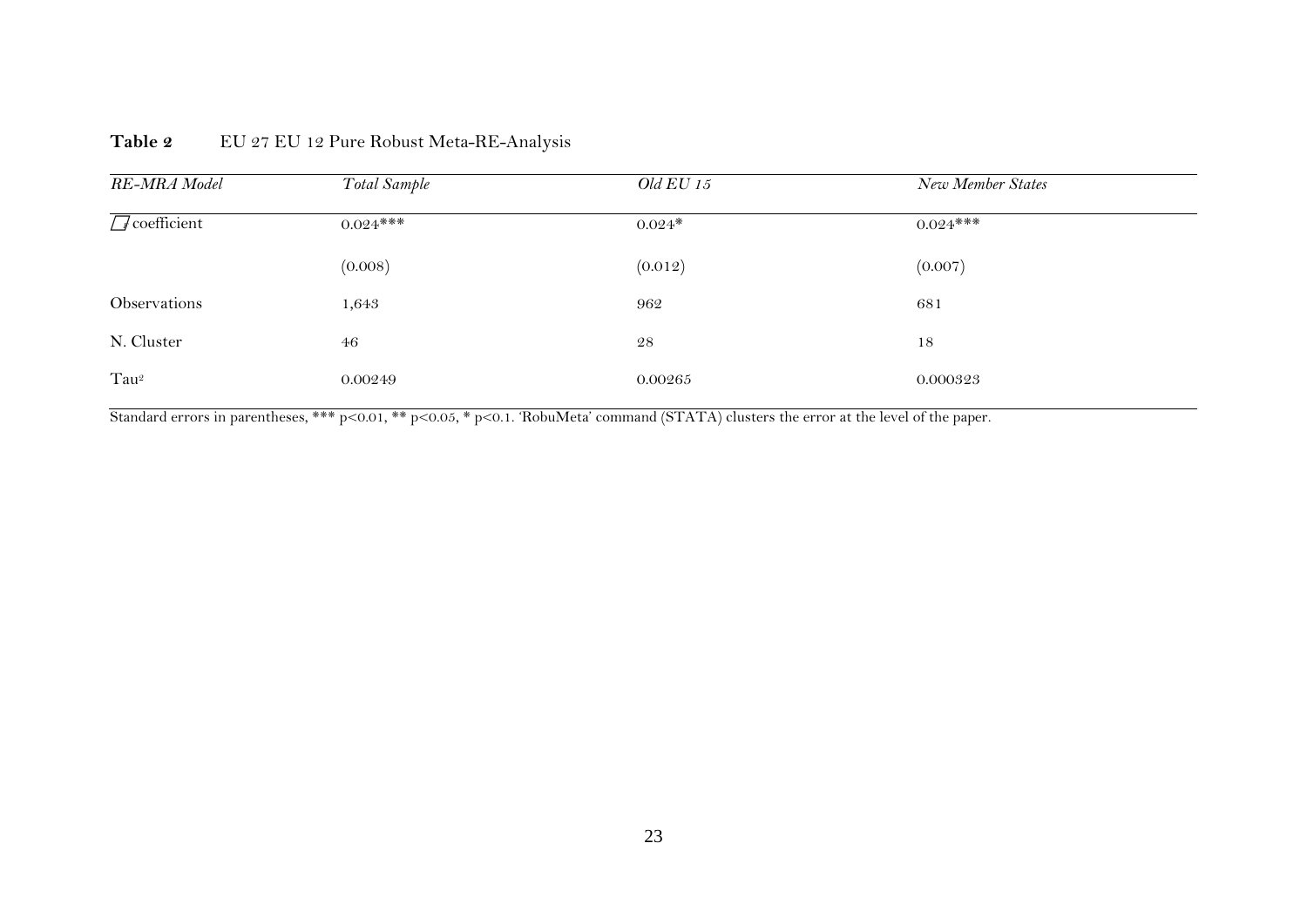|                      | 1          | $\mathfrak{D}$ | 3                            | $\overline{4}$ | $\mathfrak{H}$               | 6                            | $\overline{7}$ | 8            | 9               |
|----------------------|------------|----------------|------------------------------|----------------|------------------------------|------------------------------|----------------|--------------|-----------------|
|                      | Country Ds | $EU$ 15 $D$    | $\overline{EU}$ 15 $D*$ 1995 | EU 15 D*1996   | $\overline{EU}$ 15 $D*$ 1997 | $\overline{EU}$ 15 $D*$ 1998 | EU 15 D*1999   | EU 15 D*2000 | $E U 15 D*2001$ |
| Vertical FDI         | 0.006      | 0.008          | 0.007                        | 0.007          | 0.007                        | 0.008                        | 0.008          | 0.007        | 0.004           |
|                      | '(0.013)   | (0.01)         | (0.01)                       | (0.01)         | (0.01)                       | (0.011)                      | (0.011)        | (0.01)       | (0.01)          |
| Firm Level Data      | $0.057*$   | 0.021          | 0.018                        | 0.018          | 0.021                        | 0.021                        | 0.021          | 0.019        | 0.023           |
|                      | (0.032)    | (0.025)        | (0.024)                      | (0.024)        | (0.025)                      | (0.025)                      | (0.025)        | (0.026)      | (0.027)         |
| Manufacturing        | 0.017      | 0.008          | 0.011                        | 0.011          | 0.008                        | 0.007                        | 0.007          | 0.008        | $-0.005$        |
|                      | (0.019)    | (0.023)        | (0.023)                      | (0.023)        | (0.023)                      | (0.023)                      | (0.023)        | (0.023)      | (0.022)         |
| Non TFP as dependent | 0.001      | 0.006          | 0.009                        | 0.009          | 0.008                        | 0.006                        | 0.006          | 0.003        | 0.005           |
|                      | (0.022)    | (0.014)        | (0.014)                      | (0.014)        | (0.014)                      | (0.016)                      | (0.016)        | (0.015)      | (0.013)         |
| Interacted FDI       | 0.005      | $-0.011$       | $-0.012$                     | $-0.012$       | $-0.012$                     | $-0.011$                     | $-0.011$       | $-0.011$     | $-0.014$        |
|                      | (0.018)    | (0.01)         | (0.01)                       | (0.01)         | (0.01)                       | (0.011)                      | (0.011)        | (0.01)       | (0.011)         |
| Not OLS estimator    | $-0.044**$ | $-0.044**$     | $-0.048**$                   | $-0.048**$     | $-0.046**$                   | $-0.044**$                   | $-0.044**$     | $-0.044**$   | $-0.045**$      |
|                      | (0.019)    | (0.02)         | (0.02)                       | (0.02)         | (0.02)                       | (0.021)                      | (0.021)        | (0.02)       | (0.02)          |
| Data Length in Years | $-0.003$   | $-0.006**$     | $-0.005$                     | $-0.005$       | $-0.006*$                    | $-0.006**$                   | $-0.006**$     | $-0.007**$   | $-0.007**$      |
|                      | (0.005)    | (0.002)        | (0.003)                      | (0.003)        | (0.003)                      | (0.003)                      | (0.003)        | (0.003)      | (0.003)         |
| 1995-2000 end Year   | $-0.073$   | $-0.080**$     | $-0.082**$                   | $-0.082**$     | $-0.080**$                   | $-0.080**$                   | $-0.080**$     | $-0.081**$   | $-0.076**$      |

**Table 3** EU 27 EU 12 Robust-RE-Meta-Analysis with moderator variables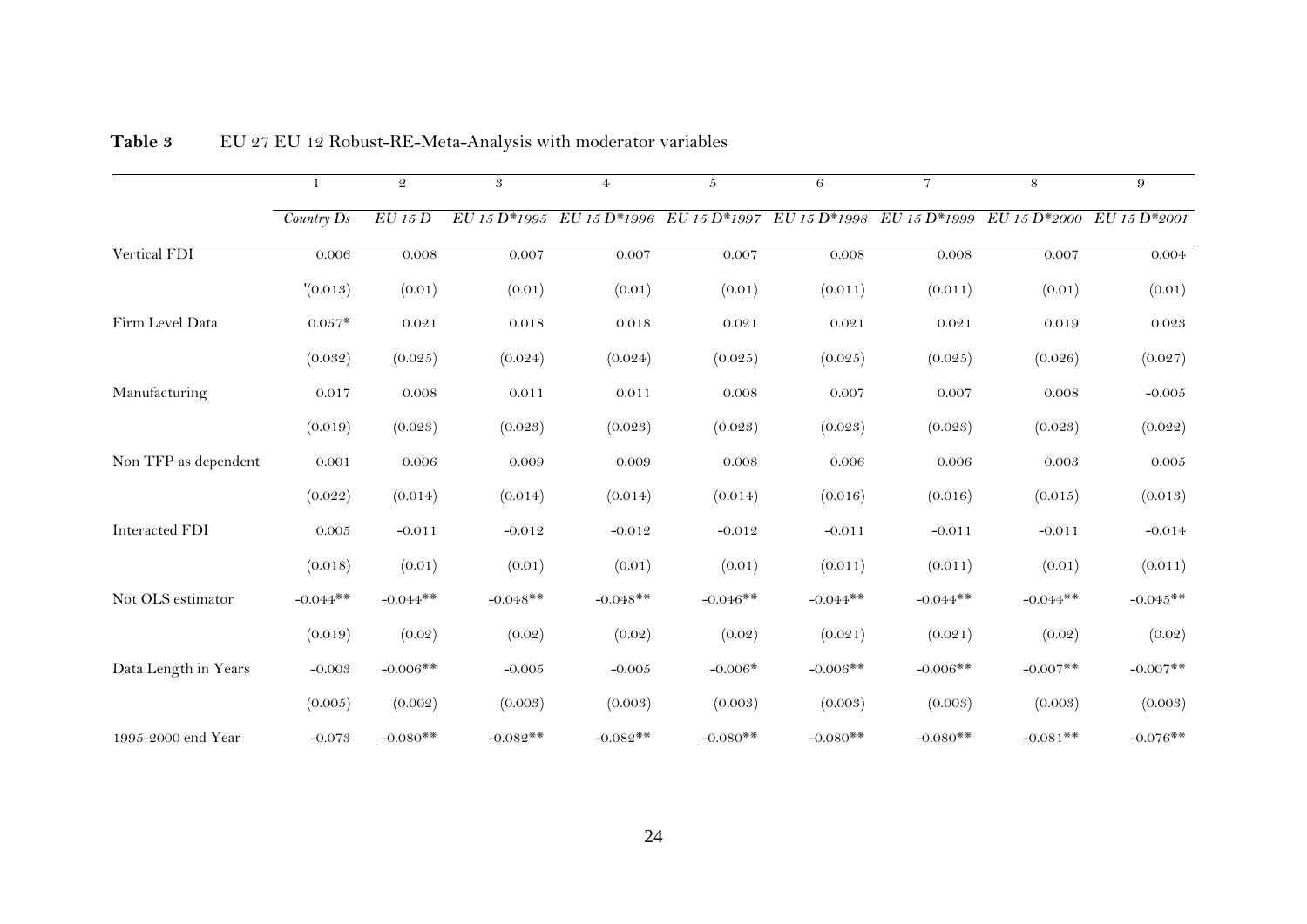|                     | (0.049)    | (0.036)    | (0.036)      | (0.036)     | (0.036)    | (0.037)    | (0.037)    | (0.036)    | (0.035)     |
|---------------------|------------|------------|--------------|-------------|------------|------------|------------|------------|-------------|
| 2000-2005 end Year  | $-0.073$   | $-0.075**$ | $-0.091$ *** | $-0.091***$ | $-0.082**$ | $-0.075**$ | $-0.075**$ | $-0.074**$ | $-0.071$ ** |
|                     | (0.047)    | (0.034)    | (0.032)      | (0.032)     | (0.032)    | (0.034)    | (0.034)    | (0.033)    | (0.034)     |
| after 2005 end Year | $-0.083$   | $-0.046$   | $-0.065*$    | $-0.065*$   | $-0.054$   | $-0.045$   | $-0.045$   | $-0.018$   | $-0.015$    |
|                     | (0.051)    | (0.037)    | (0.037)      | (0.037)     | (0.034)    | (0.033)    | (0.033)    | (0.024)    | (0.028)     |
| Published Paper     | $0.000\,$  | $0.001\,$  | $0.003\,$    | $0.003\,$   | $0.003\,$  | $\theta$   | $\theta$   | $-0.004$   | 0.001       |
|                     | (0.016)    | (0.014)    | (0.013)      | (0.013)     | (0.014)    | (0.017)    | (0.017)    | (0.015)    | (0.013)     |
| Log Square Root DF  | $-0.027**$ | $-0.020**$ | $-0.021**$   | $-0.021**$  | $-0.020**$ | $-0.019**$ | $-0.019**$ | $-0.020**$ | $-0.021$ ** |
|                     | (0.011)    | (0.009)    | (0.009)      | (0.009)     | (0.009)    | (0.009)    | (0.009)    | (0.009)    | (0.008)     |
| EU 15 Dummy         |            | $-0.004$   | $-0.022$     | $-0.022$    | $-0.011$   | $-0.003$   | $-0.003$   | $-0.001$   | $\theta$    |
|                     |            | (0.012)    | (0.016)      | (0.016)     | (0.016)    | (0.012)    | (0.012)    | (0.012)    | (0.012)     |
| EU 15 Dummy*1995    |            |            | $0.037\,$    |             |            |            |            |            |             |
|                     |            |            | (0.024)      |             |            |            |            |            |             |
| EU 15 Dummy*1996    |            |            |              | 0.037       |            |            |            |            |             |
|                     |            |            |              | (0.024)     |            |            |            |            |             |
| EU 15 Dummy*1997    |            |            |              |             | 0.016      |            |            |            |             |
|                     |            |            |              |             | (0.026)    |            |            |            |             |
| EU 15 Dummy*1998    |            |            |              |             |            | $-0.002$   |            |            |             |
|                     |            |            |              |             |            | (0.04)     |            |            |             |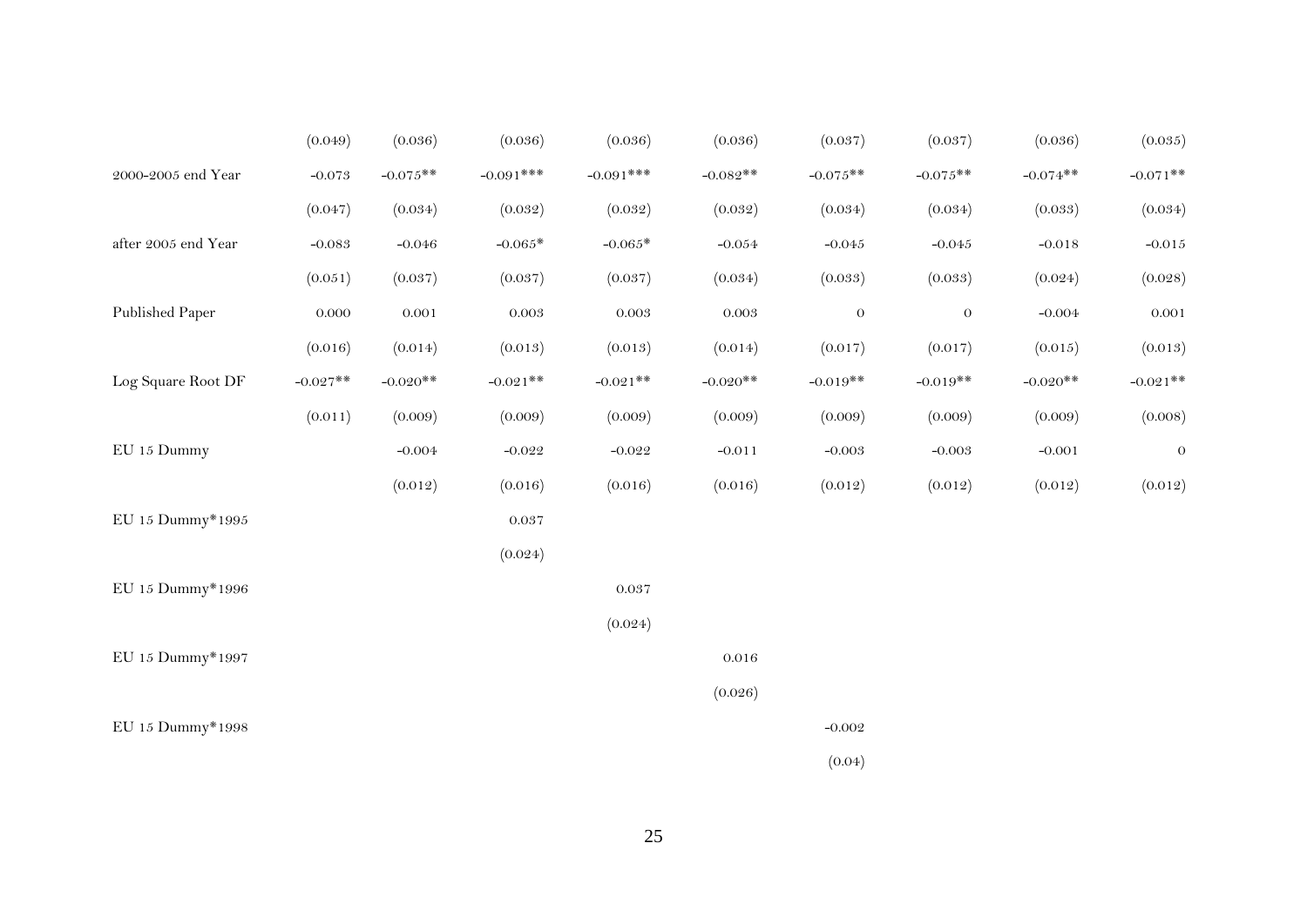| EU 15 Dummy*1999       |           |            |            |            |             |           | $-0.002$  |            |             |
|------------------------|-----------|------------|------------|------------|-------------|-----------|-----------|------------|-------------|
|                        |           |            |            |            |             |           | (0.04)    |            |             |
| EU 15 Dummy*2000       |           |            |            |            |             |           |           | $-0.048$   |             |
|                        |           |            |            |            |             |           |           | (0.049)    |             |
| EU 15 Dummy*2001       |           |            |            |            |             |           |           |            | $-0.098***$ |
|                        |           |            |            |            |             |           |           |            | (0.028)     |
| $B_F$ coefficient      | 0.129     | $0.206***$ | $0.215***$ | $0.215***$ | $0.209$ *** | $0.206**$ | $0.206**$ | $0.218***$ | $0.223***$  |
|                        | (0.102)   | (0.072)    | (0.074)    | (0.074)    | (0.073)     | (0.076)   | (0.076)   | (0.078)    | (0.076)     |
| <b>Country Dummies</b> | $Yes***$  | $\rm No$   | $\rm No$   | $\rm No$   | $\rm No$    | $\rm No$  | $\rm No$  | $\rm No$   | $\rm No$    |
| Observations           | 1,643     | 1,643      | 1,643      | 1,643      | 1,643       | 1,643     | 1,643     | 1,643      | 1,643       |
| N. Cluster             | $\bf 46$  | $\bf 46$   | $46\,$     | $\bf 46$   | $\bf 46$    | $46\,$    | $46\,$    | $46\,$     | 46          |
| $Tau^2$                | $0.572\,$ | $0.115\,$  | $0.136\,$  | $0.136\,$  | $0.136\,$   | $0.148\,$ | 0.148     | $0.131\,$  | $0.115\,$   |

Standard errors in parentheses, \*\*\* p<0.01, \*\* p<0.05, \* p<0.1. 'RobuMeta' command (STATA) clusters the error at the level of the paper.

The Omitted categories are UK(1st column), Horizontal FDI, Not firm Level Data, Not Manufacturing data, TFP as dependent variable, pure effect of FDI (i.e. not interacted), OLS (and panel FE) estimator, database stopping before 1995 (end year), unpublished paper, New EU Members (for the EU 15 dummy in columns 2 to 9).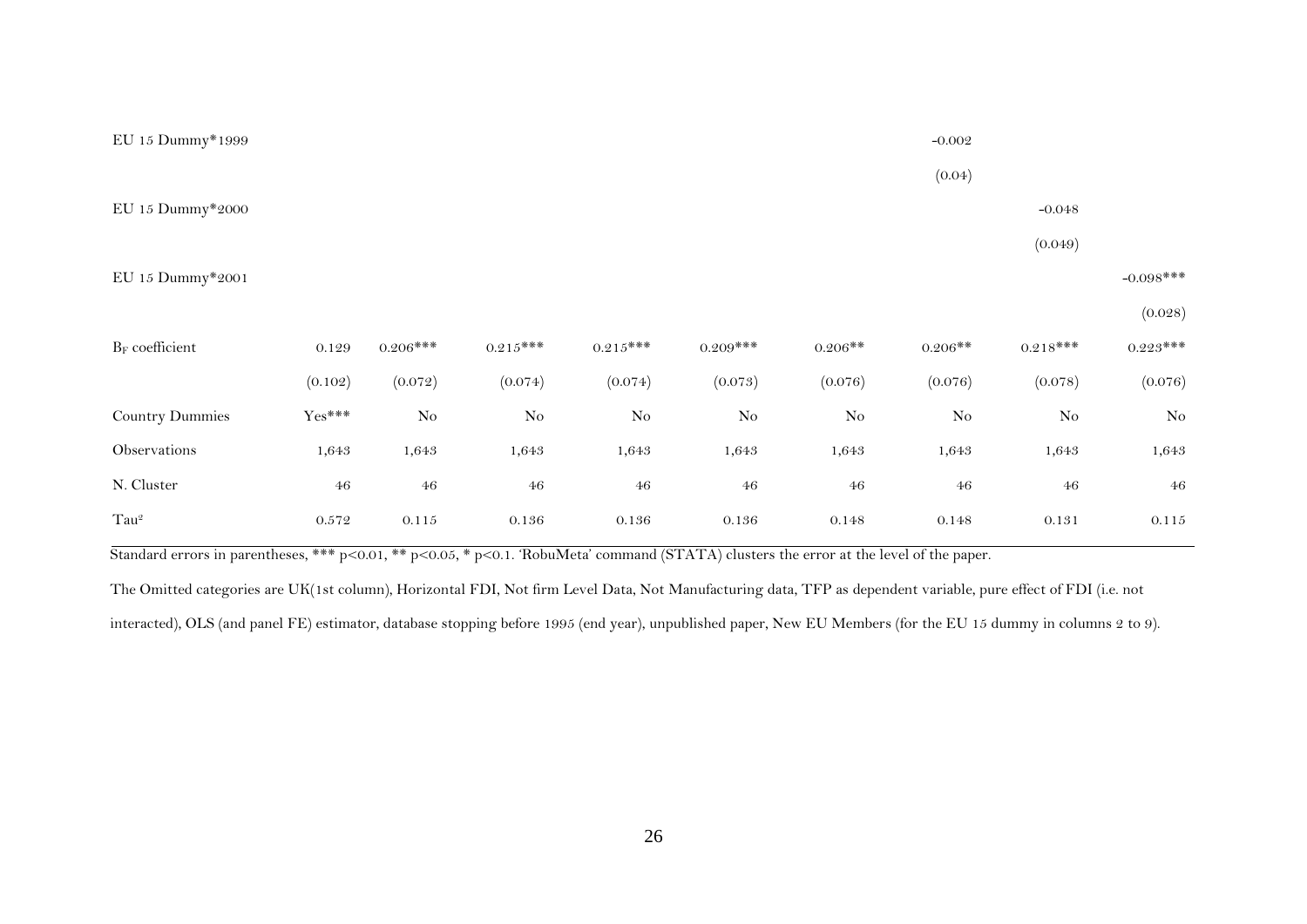#### **NOTES**

<span id="page-29-1"></span><sup>2</sup> For a comprehensive survey of literature see De Mello (1997).

<span id="page-29-2"></span><sup>3</sup> This leads to omitted variables biases.

<span id="page-29-3"></span><sup>4</sup> RobuMeta command in STATA.

<span id="page-29-4"></span><sup>5</sup>Using a panel VAR model to explore the interaction between FDI and economic growth in 80 countries in the period 1971-1995, Choe (2003) finds evidence that FDI Granger cause economic growth, but the opposite is also true and it is economically and statistically stronger. Carkovic and Levine (2005) use GMM to study a large sample of countries between 1960 and 1995, and find no robust causal effect between foreign investment inflows and economic growth. Similarly, Alfaro et al. (2009) find no significant evidence of a positive impact of FDI on growth, except for some financially developed countries.

<span id="page-29-5"></span><sup>6</sup>We exclude papers at the aggregate cross-country level.

<span id="page-29-6"></span><sup>7</sup>A complete list of the full sample of papers, detailed information on estimates and a richer set of general information on each and every paper are available from the authors.

<span id="page-29-7"></span><sup>8</sup> We use the RobuMeta command for this purpose. We are aware that the presence of Publication Bias (PB) would make the Random effects is more biased than Fixed effects, but we think that we can still work with former due to the relatively mild assessment of PB in our sample, see section 4.2.

<span id="page-29-8"></span><sup>9</sup> Each effect size differs from the underlying population mean,  $\mu$ , due to both sampling error *e* and the underlying population variance *ε*: *effect<sub>i</sub>* =  $\mu + e_i + \varepsilon_i$ ; where  $e_i \sim N(0, v_i^2)$  and  $\varepsilon_i \sim N(0, \tau_i^2)$ .

<span id="page-29-9"></span> $10$  This has to be considered when our search has been brought to an end. Other papers might have been published more recently.

<span id="page-29-10"></span> $11$  Three articles included in the MRA cover a group of countries instead a single nation, namely Central and Eastern Europe; the EU-15; Bulgaria, Poland, and Romania. They still perform a firm-level econometric investigation and have therefore been included in the MRA.

<span id="page-29-0"></span> $1$  These are mainly focused on advanced economies though (see Bruno and Falk 2012).